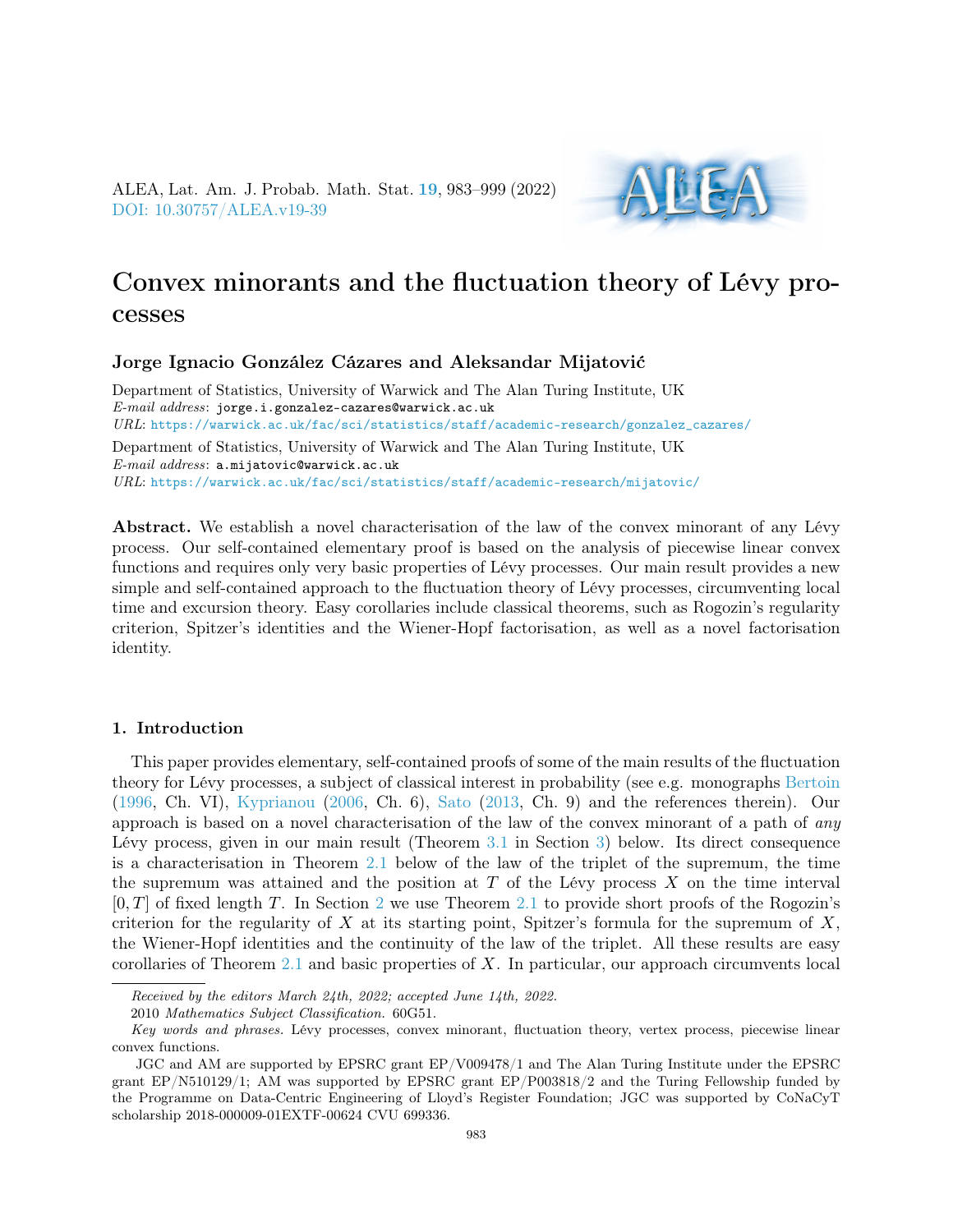times and excursion theory used in other probabilistic proofs of fluctuation identities, see [Bertoin](#page-16-0) [\(1996\)](#page-16-0); [Kyprianou](#page-16-1) [\(2006\)](#page-16-1), and the continuity of the law of the triplet, see [Chaumont](#page-16-3) [\(2013\)](#page-16-3). To demonstrate further the usefulness of Theorem [3.1,](#page-7-0) we conclude Section [2](#page-1-0) by showing that the vertex process of a Lévy process (introduced in [Groeneboom](#page-16-4) [\(1983\)](#page-16-4) for Brownian motion and later studied in [Nagasawa](#page-16-5) [\(2000,](#page-16-5) Ch.XI.1), both on infinite time horizon) has independent increments. This result characterises the joint law of an *n*-tuple of the suprema of the Lévy process  $X$  perturbed by n different drifts, see Corollary [2.10](#page-7-2) below, yielding what appears to be a novel generalisation of the Wiener-Hopf factorisation.

In Section [3](#page-7-1) we provide an elementary proof of Theorem [3.1,](#page-7-0) characterising the law of the convex minorant  $C_T^X$  of the path of the Lévy process X on the time interval  $[0, T]$ . Theorem [3.1](#page-7-0) provides an explicit construction of a random piecewise linear convex function, whose law equals that of  $C_T^X$ . Our main result can be viewed as a generalisation of [Pitman and Uribe Bravo](#page-16-6) [\(2012,](#page-16-6) Thm 1), where such a characterisation was obtained for Lévy processes with diffuse marginals. The main technical step in [Pitman and Uribe Bravo](#page-16-6) [\(2012\)](#page-16-6) is a limit result on the Skorkhod space establishing that the faces of the convex minorant of the random-walk skeleton of X, described by [Abramson and](#page-16-7) [Pitman](#page-16-7) [\(2011,](#page-16-7) Thm 1), converge to the faces of  $C_T^X$ . This is a highly non-trivial result because it requires the control of the convergence of the excursions of the approximating random-walk skeletons to the excursions of X away from the faces of  $C_T^X$ . The less activity X has, the harder the convergence argument in [Pitman and Uribe Bravo](#page-16-6) [\(2012\)](#page-16-6) becomes, with the conclusion of [Pitman](#page-16-6) [and Uribe Bravo](#page-16-6) [\(2012,](#page-16-6) Thm 1) not being true (by Theorem [3.1\)](#page-7-0) when the marginals of X have atoms.

In contrast, the proof of Theorem [3.1](#page-7-0) in Section [3](#page-7-1) below focuses on the convergence of the entire convex minorant of the skeleton of  $X$ , rather than each face separately. This approach circumvents the delicate face-by-face convergence in the Skorkhod space, which does not hold in general. Our proof relies entirely on elementary geometrical arguments in Section [3.2](#page-8-0) to control the convergence of the piecewise linear convex functions of the approximating random walks to the convex function whose law is equal to that of  $C_T^X$  for all Lévy processes. Considering the convex minorant as a whole, rather than face-by-face, was crucial both in finding the correct formulation of Theorem [3.1,](#page-7-0) which generalises [Pitman and Uribe Bravo](#page-16-6) [\(2012,](#page-16-6) Thm 1), and in its eventual proof. In this paper we give a complete self-contained account of the proof of Theorem [3.1,](#page-7-0) which perhaps surprisingly requires only very basic properties of Lévy processes (see Section [3.1](#page-7-3) and a YouTube [presentation](https://youtu.be/hEg4YmxOgXA) [González Cázares and Mijatović](#page-16-8) [\(2021\)](#page-16-8) for an overview of the proof).

#### <span id="page-1-0"></span>2. Fluctuations of Lévy processes: the stick-breaking approach

Let  $x : [0, T] \to \mathbb{R}$  be a càdlàg path (i.e. right-continuous with left limits),  $\overline{x} : [0, T] \to \mathbb{R}$  be its running supremum and  $\overline{\tau}(x) : [0, T] \to [0, T]$  the first times at which  $\overline{x}$  is attained:

$$
\overline{x}_t := \sup_{s \le t} x_s \quad \text{and} \quad \overline{\tau}_t(x) := \inf\{s \in [0, t] : \max\{x_s, x_{s-}\} = \overline{x}_t\}, \quad t \in [0, T],
$$

where  $x_{t-} := \lim_{s \uparrow t} x_s$  for all  $t \in (0,T]$  and  $x_{0-} := x_0$ . The running infimum x and its time of attainment process  $\underline{\tau}(x)$  are defined analogously. The vectors  $\overline{\chi}_t(x) = (x_t, \overline{x}_t, \overline{\tau}_t(x))$  and  $\underline{\chi}_t(x) =$  $(x_t, \underline{x}_t, \underline{\tau}_t(x)), t \in [0, T],$  are referred to as *extremal vectors* of x. Note that  $\underline{\chi}_t(x)$  may be recovered from  $\overline{\chi}_t(-x) = (-x_t, -\underline{x}_t, \underline{\tau}_t(x)).$ 

2.1. Projection of the convex minorant of a Lévy process. Let  $X = (X_t)_{t>0}$  be a Lévy process started at zero (but not identically equal to zero) with càdlàg paths. Since  $-X$  is a Lévy process if and only if X is, we may (and do) mostly focus our attention on one of the two extremal vectors. At the core of all fluctuation theory results in this paper is the following theorem characterising explicitly the law of  $\overline{\chi}_T(X)$  in terms of the increments of X and an independent stick-breaking process  $\ell$  on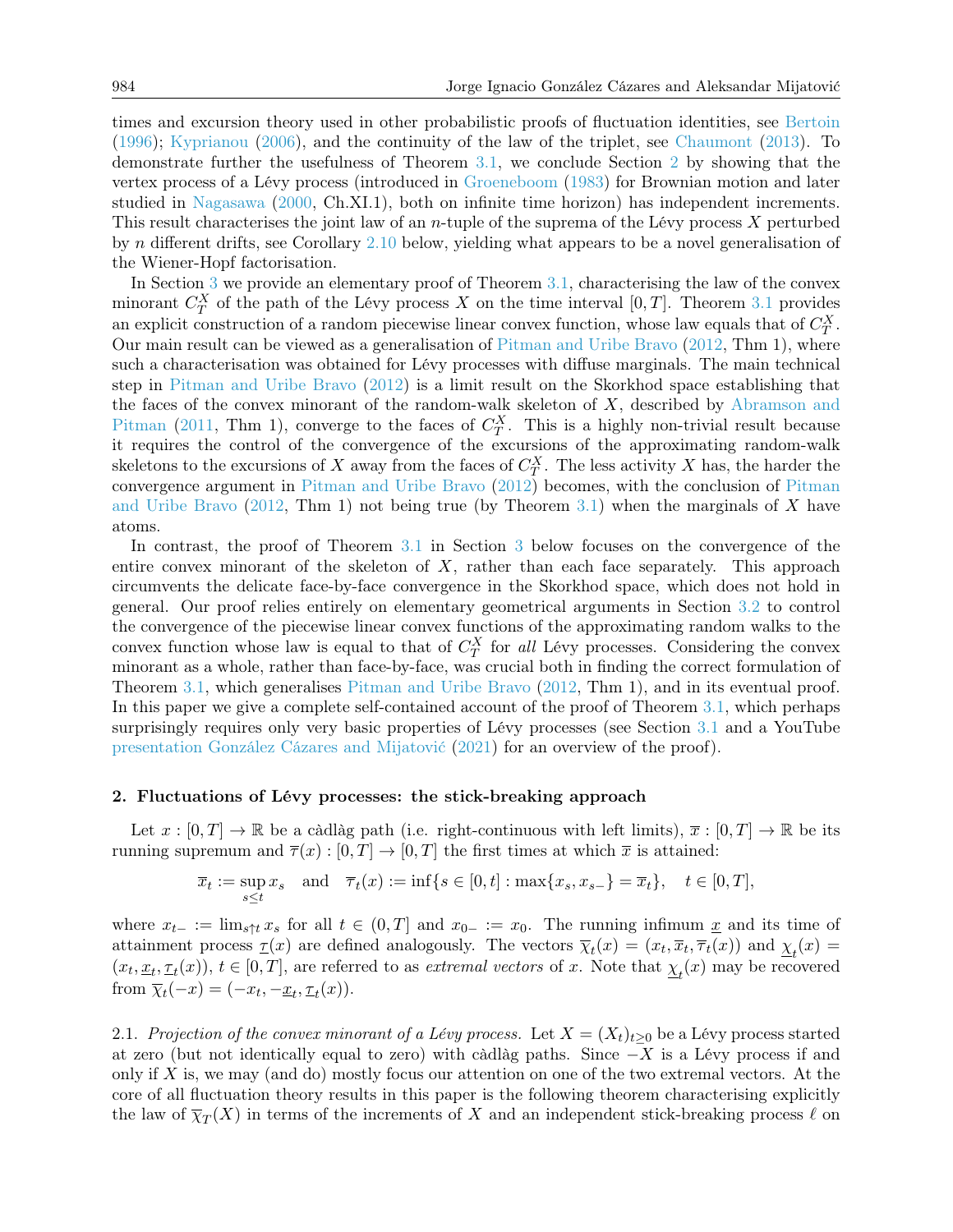$[0, T]$  (recall that  $\ell = (\ell_n)_{n \in \mathbb{N}}$  and its remainder process  $L = (L_n)_{n \in \mathbb{N} \cup \{0\}}$  are given by the recursion  $L_0 := T$ ,  $\ell_n := V_nL_{n-1}$  and  $L_n := L_{n-1} - \ell_n$  for  $n \in \mathbb{N}$ , where  $(V_n)_{n \in \mathbb{N}}$  are iid  $U(0, 1)$ ).

<span id="page-2-0"></span>**Theorem 2.1** (Stick-breaking representation of extrema). Let X be any Lévy process and  $T > 0$ a fixed time horizon. A stick-breaking process  $\ell$  on  $[0, T]$  and its remainder L, independent of X, satisfy

<span id="page-2-1"></span>
$$
\overline{\chi}_T(X) \stackrel{d}{=} \sum_{n=1}^{\infty} \left( X_{L_{n-1}} - X_{L_n}, \max\{ X_{L_{n-1}} - X_{L_n}, 0 \}, \ell_n \cdot \mathbb{1}_{\{ X_{L_{n-1}} - X_{L_n} > 0 \}} \right). \tag{2.1}
$$

We refer to [\(2.1\)](#page-2-1) as the *SB representation* of the extremal vector  $\overline{\chi}_T(X)$ . The SB representation in [\(2.1\)](#page-2-1) is an easy direct consequence of our main result, Theorem [3.1](#page-7-0) in Section [3](#page-7-1) below, because  $\overline{\chi}_T(X)$  equals the extremal vector of the concave majorant of X on  $[0,T]$ . We stress that the power of the SB representation in Theorem [2.1](#page-2-0) for the extremal vector  $\overline{\chi}_T(X)$  for any fixed time horizon T lies in the fact that [\(2.1\)](#page-2-1) essentially reduce the properties of the path functional  $\overline{\chi}_T(X)$  to the properties of the marginals of  $X$ . We now illustrate this by deriving many of the classical highlights of the fluctuation theory of Lévy processes from Theorem [2.1.](#page-2-0) Note first that, since  $-\log(\ell_n/T)$  is gamma distributed with density  $s \mapsto s^{n-1}e^{-s}/(n-1)!$  for  $s > 0$ , for a measurable  $f : [0, T] \to \mathbb{R}_+$ we have

<span id="page-2-2"></span>
$$
\mathbb{E}\sum_{n\in\mathbb{N}}f(\ell_n)=\int_0^T s^{-1}f(s)\mathrm{d}s.\tag{2.2}
$$

In the definition of  $\overline{\tau}_t(X)$  (resp.  $\underline{\tau}_t(X)$ ), we take the first rather than last time the maximum (resp. minimum) is attained. Our first corollary shows that this choice makes little difference.

<span id="page-2-3"></span>Corollary 2.2. A Lévy process X attains its maximum at a unique time a.s. if and only if X is not a driftless compound Poisson process; then  $\overline{\chi}_t(X) \stackrel{d}{=} (X_t, X_t - \underline{X}_t, t - \underline{\tau}_t(X))$  for all  $t > 0$ .

*Proof*: If  $X$  is a driftless compound Poisson process process, it has piecewise constant paths, making the time of the maximum not unique. Assume  $X$  is not a driftless compound Poisson, then we have  $\mathbb{P}(X_t = 0) > 0$  for at most countably many  $t > 0$ . Indeed, either the law of  $X_t$  is diffuse or, by Doeblin's lemma, see [Kallenberg](#page-16-9) [\(2002,](#page-16-9) Lem. 15.22), X is compound Poisson with drift  $\mu \neq 0$ . In the latter case,  $\mathbb{P}(X_t = 0) > 0$  if and only if  $-\mu t$  is in a countable set generated by the atoms of the Lévy measure of  $X$ , implying the claim.

The time-reversal process  $X' = (X'_s)_{s \in [0,t]}$ , defined as  $X'_s := X_{(t-s)-} - X_t$ ,  $s \in [0,t]$ , has the same law as  $(-X_s)_{s\in[0,t]}$ , implying  $\overline{\tau}_t(X') \stackrel{d}{=} \underline{\tau}_t(X)$ . The gap  $(t - \overline{\tau}_t(X')) - \overline{\tau}_t(X) \geq 0$  between the time of the first and last maximum of  $X$  has expectation equal to zero and is hence zero a.s. Indeed, since  $\mathbb{P}(X_t = 0) > 0$  for at most countably many  $t > 0$ , Theorem [2.1](#page-2-0) and [\(2.2\)](#page-2-2) yield

$$
t - \mathbb{E}[\underline{\tau}_t(X)] - \mathbb{E}[\overline{\tau}_t(X)] = \mathbb{E} \sum_{n=1}^{\infty} \ell_n \mathbb{1}_{\{X_{L_{n-1}} = X_{L_n}\}} = \mathbb{E} \sum_{n=1}^{\infty} \ell_n \mathbb{P}(X_{\ell_n} = 0 | \ell_n) = \int_0^t \mathbb{P}(X_s = 0) \mathrm{d}s = 0.
$$

The identity in law follows from  $\overline{\chi}_t(X') \stackrel{d}{=} \overline{\chi}_t(-X)$ .

**Corollary 2.3.** For any Lévy process X, the following formulae hold for any  $t > 0$ :

$$
\mathbb{E}[\overline{\tau}_t(X)] = \int_0^t \mathbb{P}(X_s > 0) \mathrm{d}s \qquad and \qquad \mathbb{E}[\overline{X}_t] = \int_0^t (\mathbb{E} \max\{X_s, 0\}/s) \mathrm{d}s. \tag{2.3}
$$

*Proof*: Let  $\rho(s) := \mathbb{P}(X_s > 0)$  and take expectations in the third coordinate of SB-representation [\(2.1\)](#page-2-1). Fubini's theorem and the formula in  $(2.2)$  imply

$$
\mathbb{E}\overline{\tau}_t(X) = \sum_{n=1}^{\infty} \mathbb{E}[\ell_n \rho(\ell_n)] = \int_0^t \rho(s) \, \mathrm{d}s \quad \text{for any } t > 0.
$$

The proof of the formula for the supremum, based on  $(2.1)$  and  $(2.2)$ , is analogous.

$$
\qquad \qquad \Box
$$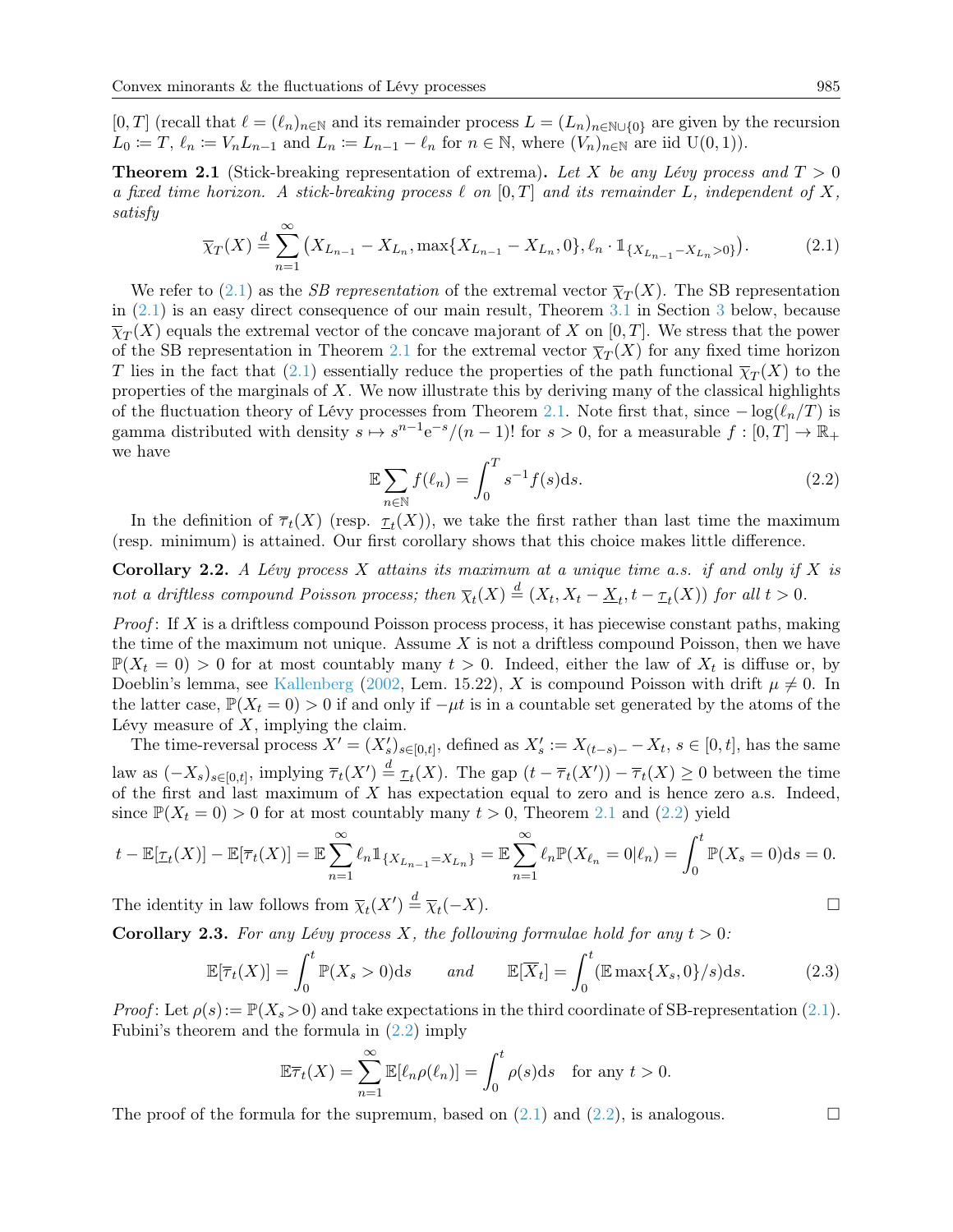2.2. Wiener–Hopf factorisation and Rogozin's criteria. Consider an exponential time horizon  $T_{\theta} \sim$  $Exp(\theta)$  with parameter  $\theta \in (0,\infty)$  (i.e.  $ET_{\theta} = 1/\theta$ ), independent of the Lévy process X. Let  $\ell^{(\theta)} = (\ell_n^{(\theta)})_{n \in \mathbb{N}}$  be a stick-breaking process with a random time horizon  $T_{\theta}$ . The random measure  $\sum_{n=1}^{\infty} \delta_{\ell_n^{(\theta)}}$  on  $(0, \infty)$  is easily seen to be a Poisson point process (PPP) (see [A](#page-15-0)ppendix A below) By [\(2.2\)](#page-2-2) its mean measure satisfies  $\mathbb{E}\sum_{n\in\mathbb{N}}\delta_{\ell_n^{(\theta)}}(A) = \int_A t^{-1}e^{-\theta t}dt$  for a measurable  $A$  ( $\delta_z$  denotes the Dirac delta at the point z). Let  $F(t, dx) := \mathbb{P}(X_t \in dx)$  denote the law of  $X_t$  for any  $t > 0$ . Marking each point  $\ell_n^{(\theta)}$  by a random real number sampled from the law  $F(\ell_n^{(\theta)},\cdot)$ , by the Marking Theorem (see [Kingman,](#page-16-10) [1993,](#page-16-10) p. 55), produces a PPP on  $(0, \infty) \times \mathbb{R}$ .

<span id="page-3-0"></span>**Proposition 2.4.** Let the time horizon  $T_{\theta} \sim \text{Exp}(\theta)$  and the stick-breaking process  $\ell^{(\theta)}$  be independent of the Lévy process X. Define  $\xi_n^{(\theta)} := X_{L_{n-1}^{(\theta)}} - X_{L_n^{(\theta)}},$  where  $L^{(\theta)} = (L_k^{(\theta)})$  $\binom{(\sigma)}{k}$ <sub>k∈N∪{0}</sub> is the remainder process associated to  $\ell^{(\theta)}$ . Then  $\Xi_{\theta} := \sum_{n=1}^{\infty} \delta_{(\ell_n^{(\theta)}, \xi_n^{(\theta)})}$  is a Poisson point process with mean measure

<span id="page-3-4"></span>
$$
\mu_{\theta}(\mathrm{d}t, \mathrm{d}x) := t^{-1} e^{-\theta t} \mathbb{P}(X_t \in \mathrm{d}x) \mathrm{d}t, \qquad (t, x) \in (0, \infty) \times \mathbb{R}.
$$
 (2.4)

An immediate corollary of Theorem [2.1](#page-2-0) and Proposition [2.4](#page-3-0) characterises the laws of the supremum and infimum of X on the exponential time horizon  $T_{\theta}$ .

Corollary 2.5. Let  $T_{\theta} \sim \text{Exp}(\theta)$  be independent of the Lévy process X. Then the moment generating functions of  $X_{T_{\theta}}$  and  $-\underline{X}_{T_{\theta}}$  are given by the following formulae for any  $u \geq 0$ :

$$
\mathbb{E}\left[e^{-u\overline{X}_{T_{\theta}}}\right] = \exp\bigg(\int_0^\infty \int_{(0,\infty)} \left(e^{-ux} - 1\right) e^{-\theta t} t^{-1} \mathbb{P}(X_t \in dx) dt\bigg),\tag{2.5}
$$

$$
\mathbb{E}\left[e^{u\underline{X}_{T_{\theta}}}\right] = \exp\left(\int_0^\infty \int_{(-\infty,0)} \left(e^{ux} - 1\right)e^{-\theta t} t^{-1} \mathbb{P}(X_t \in dx) dt\right).
$$
 (2.6)

Proof: By Theorem [2.1,](#page-2-0)  $\overline{X}_{T_{\theta}} \stackrel{d}{=} \int_{(0,\infty)^2} x \Xi_{\theta}(dt, dx)$ , where  $\Xi_{\theta}$  is a PPP with mean measure  $\mu_{\theta}$ . Campbell's formula in [Kingman](#page-16-10) [\(1993,](#page-16-10) p. 28) implies [\(2.5\)](#page-3-1). Applying (2.5) to  $-X$  yields [\(2.6\)](#page-3-2).  $□$ 

Recall that 0 is regular for the half-line  $(0, \infty)$  if X visits  $(0, \infty)$  almost surely immediately after time 0, i.e.  $\mathbb{P}(\bigcap_{t>0} \bigcup_{s \leq t} \{X_s > 0\}) = 1.$ 

**Theorem 2.6** (Rogozin's criterion). The starting point 0 of X is regular for  $(0, \infty)$  if and only if

<span id="page-3-3"></span><span id="page-3-1"></span>
$$
\int_0^1 t^{-1} \mathbb{P}(X_t > 0) dt = \infty.
$$
 (2.7)

*Proof*: Let the time horizon  $T_{\theta} \sim \text{Exp}(\theta)$  and random sequences  $\ell^{(\theta)}$  and  $\xi^{(\theta)}$  be as in Proposition [2.4](#page-3-0) above. As  $t \mapsto \overline{X}_t$  is non-decreasing a.s., 0 is not regular for  $(0, \infty)$  if and only if  $\mathbb{P}(\overline{X}_{T_\theta} = 0) > 0$ . Since  $\overline{X}_{T_{\theta}} \stackrel{d}{=} \int_{A} x \Xi_{\theta}(\mathrm{d}t, \mathrm{d}x)$ , where  $\underline{A} := (0, \infty) \times (0, \infty)$ , the event  $\{\overline{X}_{T_{\theta}} = 0\}$  is equal to the event  $\{\Xi_{\theta}(A) = 0\}$  that the PPP  $\Xi_{\theta} = \sum_{n=1}^{\infty} \delta_{(\ell_n^{(\theta)}, \xi_n^{(\theta)})}$  has no points in A. Thus, 0 is not regular for  $(0, \infty)$  if and only if

$$
\mathbb{P}\left(\overline{X}_{T_{\theta}}=0\right)=\mathbb{P}\left(\Xi_{\theta}\left(A\right)=0\right)=\exp\left(-\mathbb{E}\Xi_{\theta}\left(A\right)\right)=\exp\left(-\int_{0}^{\infty}t^{-1}\mathrm{e}^{-\theta t}\mathbb{P}(X_{t}>0)\mathrm{d}t\right)>0
$$

for some positive  $\theta$ , which is equivalent to [\(2.7\)](#page-3-3).

We can now characterise the behaviour of X as  $t \to \infty$ .

<span id="page-3-2"></span>
$$
\qquad \qquad \Box
$$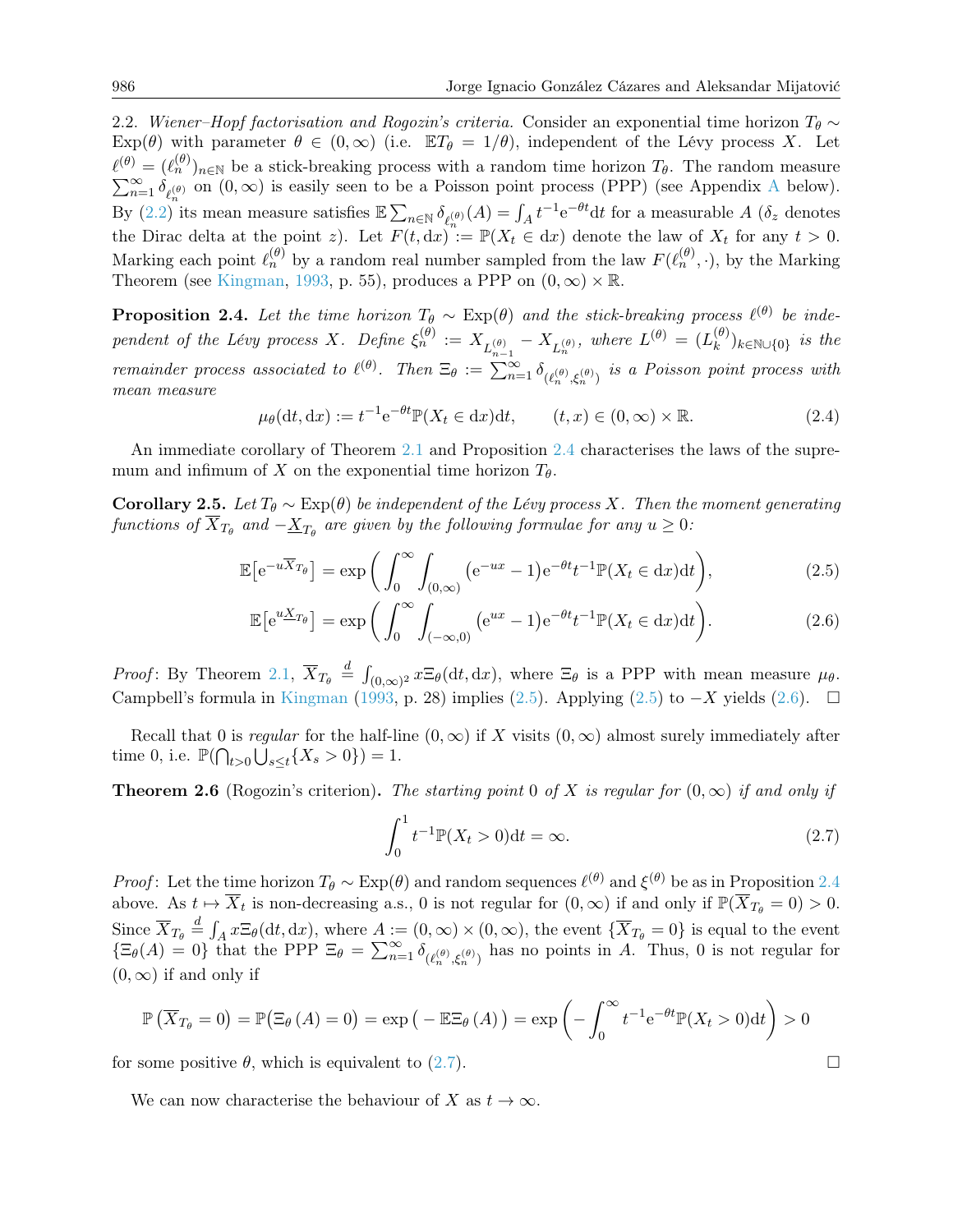**Theorem 2.7** (Rogozin). The possibly degenerate variables  $\overline{X}_{\infty} := \sup_{t>0} X_t$  and  $\underline{X}_{\infty} := \inf_{t\geq 0} X_t$ satisfy

$$
\mathbb{E}\left[e^{-u\overline{X}_{\infty}}\right] = \exp\bigg(\int_0^{\infty} \int_{(0,\infty)} \big(e^{-ux} - 1\big) t^{-1} \mathbb{P}(X_t \in dx) dt\bigg),\tag{2.8}
$$

<span id="page-4-1"></span><span id="page-4-0"></span>
$$
\mathbb{E}\left[e^{u\underline{X}_{\infty}}\right] = \exp\bigg(\int_0^{\infty} \int_{(-\infty,0)} \left(e^{ux} - 1\right) t^{-1} \mathbb{P}(X_t \in dx) dt\bigg),\tag{2.9}
$$

for any  $u \geq 0$ . Define the integrals

$$
I_+ := \int_1^\infty t^{-1} \mathbb{P}(X_t > 0) dt \qquad \& \qquad I_- := \int_1^\infty t^{-1} \mathbb{P}(X_t < 0) dt.
$$

Then the following statements hold for any non-constant Lévy process  $X$ : (a) if  $I_+ < \infty$ , then  $\overline{X}_{\infty}$  is non-degenerate, infinitely divisible and finite a.s. and  $\lim_{t\to\infty} X_t = -\infty$ ; (b) if  $I_- < \infty$ , then  $\underline{X}_{\infty}$  is non-degenerate, infinitely divisible and finite a.s. and  $\lim_{t\to\infty} X_t = \infty$ ; (c) if  $I_+ = I_- = \infty$ , then  $\limsup_{t \to \infty} X_t = -\liminf_{t \to \infty} X_t = \infty$ .

*Proof*: Let  $T_1 \sim \text{Exp}(1)$  be independent of X and note  $T_1/\theta \sim \text{Exp}(\theta)$  for any  $\theta > 0$ . Since  $X_{T_1/\theta} \to X_{\infty}$  as  $\theta \to 0$  a.s., the corresponding Laplace transforms converge pointwise. Thus the monotone convergence theorem applied to the right-hand sides of  $(2.5)-(2.6)$  $(2.5)-(2.6)$  $(2.5)-(2.6)$  implies  $(2.8)-(2.9)$  $(2.8)-(2.9)$  $(2.8)-(2.9)$ . Identity [\(2.8\)](#page-4-0) (resp. [\(2.9\)](#page-4-1)) implies that  $I_{+} < \infty$  (resp.  $I_{-} < \infty$ ) if and only if  $\mathbb{E} \exp(-u\overline{X}_{\infty}) > 0$ (resp.  $\mathbb{E} \exp(u \underline{X}_{\infty}) > 0$ ) for all  $u \geq 0$ . This implies part (c) and all but the limits in parts (a) & (b).

It remains to prove the limit in (b), as the proof of the limit in (a) is analogous. First we show that  $I_+ + I_- = \infty$ . Since X is not constant, by  $I_+ + I_- = \int_1^\infty t^{-1}(1 - \mathbb{P}(X_t - 0))dt$ , it suffices to prove  $\int_1^{\infty} t^{-1} \mathbb{P}(X_t = 0) dt < \infty$ . As shown in the proof of Corollary [2.2](#page-2-3) above, if X is not a driftless compound Poisson process, the function  $t \mapsto \mathbb{P}(X_t = 0)$  is zero for Lebesgue a.e.  $t > 0$ . If X is driftless compound Poisson, then the function  $t \mapsto \sqrt{t}\mathbb{P}(X_t = 0)$  is bounded. Indeed, suppose without loss of generality that  $X$  has positive jumps and consider the a decomposition  $X_t = Y_t + S_{N_t}$ , where the compound Poisson process Y, the random walk S with strictly positive increments and the Poisson process N with intensity  $\lambda > 0$  are independent. Then  $\mathbb{P}(X_t = 0)$  $\int_{\mathbb{R}} \mathbb{P}(S_{N_t} = -x) \mathbb{P}(Y_t \in dx) \leq \sup_{x \in \mathbb{R}} \mathbb{P}(S_{N_t} = -x)$ . For  $x \in \mathbb{R}$  we have  $\sum_{n=0}^{\infty} \mathbb{1}_{\{S_n = -x\}} \leq 1$  (since  $n \mapsto S_n$  is strictly increasing) and

<span id="page-4-2"></span>
$$
\mathbb{P}(S_{N_t} = -x) \le e^{-\lambda t} \sup_{m \in \mathbb{N} \cup \{0\}} \{ (\lambda t)^m / m! \} \mathbb{E} \sum_{n=0}^{\infty} \mathbb{1}_{\{S_n = -x\}} \le e^{-\lambda t} \sup_{m \in \mathbb{N} \cup \{0\}} \{ (\lambda t)^m / m! \}, \tag{2.10}
$$

Since  $m \mapsto e^{-\lambda t} (\lambda t)^m/m!$  is maximised at an integer m approximately equal to  $\lambda t$ , by Stirling's formula and  $(2.10)$ , a multiple of  $t^{-1/2}$  is an upper bound for  $\mathbb{P}(X_t = 0)$  for all sufficiently large t.

Assume  $I_{-} < \infty$  and pick a sequence  $a_n \uparrow \infty$  such that  $\mathbb{P}(\underline{X}_{\infty} < -a_n) \leq 1/n^2$  for  $n \in \mathbb{N}$ . Since  $I_{-} < \infty$ , we must have  $I_{+} = \infty$  and thus  $\overline{X}_{\infty} = \infty$  a.s., implying that the hitting time  $S_n$  of X of the level  $2a_n$  is a.s. finite for every  $n \in \mathbb{N}$ . Define the sets

$$
B_n = \{X_t < a_n \text{ for some } t > S_n\} \subset \{X_t - X_{S_n} < -a_n \text{ for some } t > S_n\},
$$

and note that  $\mathbb{P}(B_n) \leq \mathbb{P}(\underline{X}_{\infty} < -a_n) \leq 1/n^2$  by the strong Markov property. The Borel–Cantelli lemma then shows that  $\mathbb{P}(B_n \text{ i.o.}) = 0$  and hence  $\mathbb{P}(\liminf_{t\to\infty} X_t < \infty) = 0$ . In other words, we have  $\lim_{t\to\infty} X_t = \infty$  a.s., completing the proof.

Another easy corollary of Theorem [2.1](#page-2-0) is the Wiener-Hopf factorisation.

**Theorem 2.8** (Wiener-Hopf factorisation). Let the time horizon  $T_{\theta} \sim \text{Exp}(\theta)$  be independent of X. The random vectors  $(\overline{\tau}_{T_\theta}(X), \overline{X}_{T_\theta})$  and  $(T_\theta - \overline{\tau}_{T_\theta}(X), X_{T_\theta} - \overline{X}_{T_\theta})$  are independent, infinitely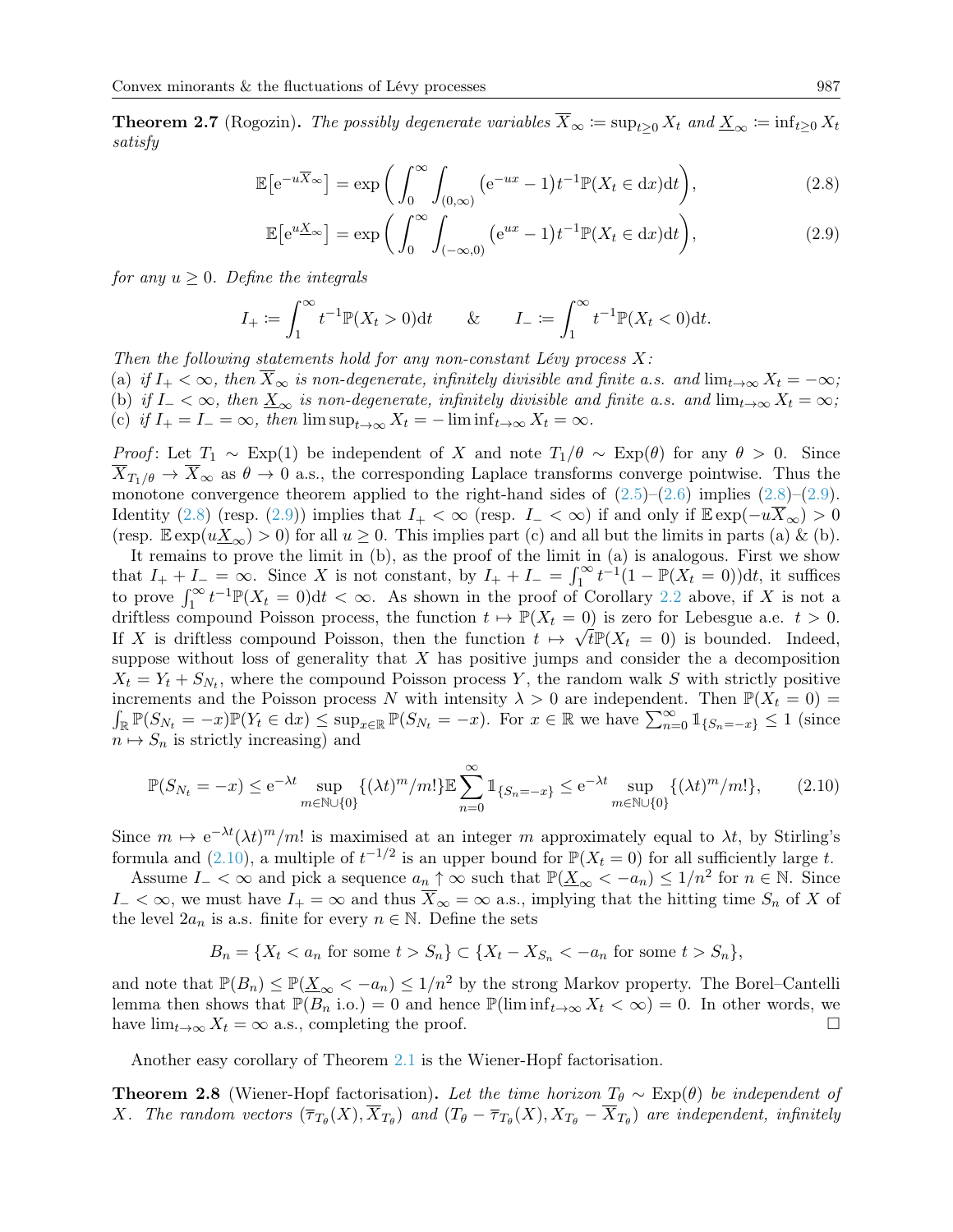divisible with respective Fourier-Laplace transforms given by

<span id="page-5-2"></span><span id="page-5-1"></span>
$$
\Psi_{\theta}^{+}(u,v) := \mathbb{E}\left[e^{u\overline{\tau}_{T_{\theta}}(X) + v\overline{X}_{T_{\theta}}}\right] = \frac{\varphi_{+}(-\theta,0)}{\varphi_{+}(u-\theta,v)},\tag{2.11}
$$

$$
\Psi_{\theta}^{-}(u, -v) := \mathbb{E}\left[e^{u(T_{\theta} - \overline{\tau}_{T_{\theta}}(X)) - v(X_{T_{\theta}} - \overline{X}_{T_{\theta}})}\right] = \frac{\varphi - (-\theta, 0)}{\varphi - (u - \theta, v)},\tag{2.12}
$$

for any  $u, v \in \mathbb{C}$  with  $\Re u, \Re v \leq 0$ . Here  $\varphi_{\pm}$  is defined as follows: set  $A_+ := (0, \infty), A_- := (-\infty, 0],$ 

<span id="page-5-0"></span>
$$
\varphi_{\pm}(a,b) := \exp\left(\int_0^\infty \int_{A_{\pm}} \left(e^{-t} - e^{at + b|x|}\right) t^{-1} \mathbb{P}(X_t \in dx) dt\right),\tag{2.13}
$$

for any  $a, b \in \mathbb{C}$  such that the integrals in [\(2.13\)](#page-5-0) exist, including the  $\Re a < 0$ ,  $\Re b \le 0$ . The characteristic exponent  $\Psi$  of  $X_1$  (i.e.  $\mathbb{E} \exp(vX_1) = \exp \Psi(v)$  for  $v \in \mathbb{C}$  with  $\Re v = 0$ ) satisfies

<span id="page-5-3"></span>
$$
\theta/(\theta - u - \Psi(v)) = \Psi_{\theta}^{+}(u, v)\Psi_{\theta}^{-}(u, v), \qquad u, v \in \mathbb{C} \text{ with } \Re v = \Re u = 0. \tag{2.14}
$$

Proof: Let  $\ell^{(\theta)}$ ,  $\xi^{(\theta)}$  and  $\Xi_{\theta} = \sum_{n=1}^{\infty} \delta_{(\ell_n^{(\theta)}, \xi_n^{(\theta)})}$  be as in Proposition [2.4.](#page-3-0) By Theorem [2.1,](#page-2-0) we have

$$
(\overline{\tau}_{T_{\theta}}(X), \overline{X}_{T_{\theta}}) \stackrel{d}{=} \int_{B_{+}} (t, x) \Xi_{\theta}(\mathrm{d}t, \mathrm{d}x) \& (T_{\theta} - \overline{\tau}_{T_{\theta}}(X), X_{T_{\theta}} - \overline{X}_{T_{\theta}}) \stackrel{d}{=} \int_{B_{-}} (t, x) \Xi_{\theta}(\mathrm{d}t, \mathrm{d}x),
$$

where  $B_{\pm} := (0, \infty) \times A_{\pm}$ . Moreover, the joint law of  $(\overline{\tau}_{T_{\theta}}(X), \overline{X}_{T_{\theta}})$  and  $(T_{\theta} - \overline{\tau}_{T_{\theta}}(X), X_{T_{\theta}} - \overline{X}_{T_{\theta}})$ equals that of the two integrals in the display above, making the vectors independent because  $B_+\cap B_-=\emptyset$ . By Proposition [2.4,](#page-3-0) the mean measure of  $\Xi_{\theta}$  equals  $\mu_{\theta}(\mathrm{d}t,\mathrm{d}x)=t^{-1}\mathrm{e}^{-\theta t}\mathbb{P}(X_t\in\mathrm{d}x)\mathrm{d}t$ . Hence we have

$$
\Psi_{\theta}^{\pm}(u,v) = \exp\left(\int_{(0,\infty)\times A_{\pm}} \left(e^{ut+vx} - 1\right) \frac{e^{-\theta t}}{t} \mathbb{P}(X_t \in dx) dt\right) \quad \text{for all } u,v \in \mathbb{C} \text{ with } \Re u, \Re v \le 0,
$$

by Campbell's Theorem, see [Kingman](#page-16-10) [\(1993,](#page-16-10) p. 28). This representation of  $\Psi^{\pm}_{\theta}$  $_{\theta}^{\pm}(u,v)$  and  $(2.13)$ imply [\(2.11\)](#page-5-1)–[\(2.12\)](#page-5-2). The independence and the formula  $\mathbb{E} \exp(uT_{\theta} + vX_{T_{\theta}}) = \theta/(\theta - u - \Psi(v))$ imply identity  $(2.14)$ .

A circular argument would arise if one attempted to develop fluctuation theory for Lévy processes with diffuse transition laws using [Pitman and Uribe Bravo](#page-16-6) [\(2012,](#page-16-6) Thm 1), because of its reliance on Rogozin's result for Lévy process of infinite variation,  $\limsup_{t\downarrow 0} X_t/t = -\liminf_{t\downarrow 0} X_t/t = \infty$ a.s., which relies on the Wiener-Hopf factorisation in an essential way. In contrast, Theorem [3.1,](#page-7-0) applicable to all Lévy processes, has an elementary proof that does not use fluctuation theory. In fact, Theorem [3.1](#page-7-0) can be used as a short-cut to Rogozin's result as it implies the necessary fluctuation theory as described in this paper.

The question of the absolute continuity of the law of  $\overline{\chi}_t(X) = (X_t, X_t, \overline{\tau}_t(X))$  was the main topic in [Chaumont](#page-16-3) [\(2013\)](#page-16-3), investigated using excursion theory. Again, Theorem [2.1](#page-2-0) provides an easy approach. In fact, in [Pitman and Uribe Bravo](#page-16-6) [\(2012,](#page-16-6) Thm 2) the authors use a version of Theorem [2.1](#page-2-0) for diffuse Lévy processes (Theorem 1 in [Pitman and Uribe Bravo,](#page-16-6) [2012\)](#page-16-6) to show that the laws of  $(\overline{\tau}_t(X), \overline{X}_t)$  and  $(\overline{X}_t - X_t, \overline{X}_t)$  are equivalent to Lebesgue measure on  $(0, t] \times (0, \infty)$  and  $(0, \infty)^2$ , respectively, for any Lévy process with absolutely continuous marginals.

2.3. Vertex process of a Lévy process. The final application of Theorem [3.1](#page-7-0) describes the law of the vertex process of the convex minorant of  $X$ . Intuitively, the vertex process is naturally paremetrised by the slope of the minorant and its range coinciding with the extremal points of the graph of the convex minorant. In the infinite time horizon case, [Groeneboom](#page-16-4) [\(1983\)](#page-16-4) described the law of the vertex process of Brownian motion as a time inhomogeneous additive process (i.e. a process with independent but non-stationary increments). This description was later extended by [Nagasawa](#page-16-5) [\(2000,](#page-16-5) Ch. XI.1) to Lévy processes with infinite activity, again over an infinite time horizon. We now show, as a simple corollary of Theorem [3.1,](#page-7-0) that the vertex process has independent increments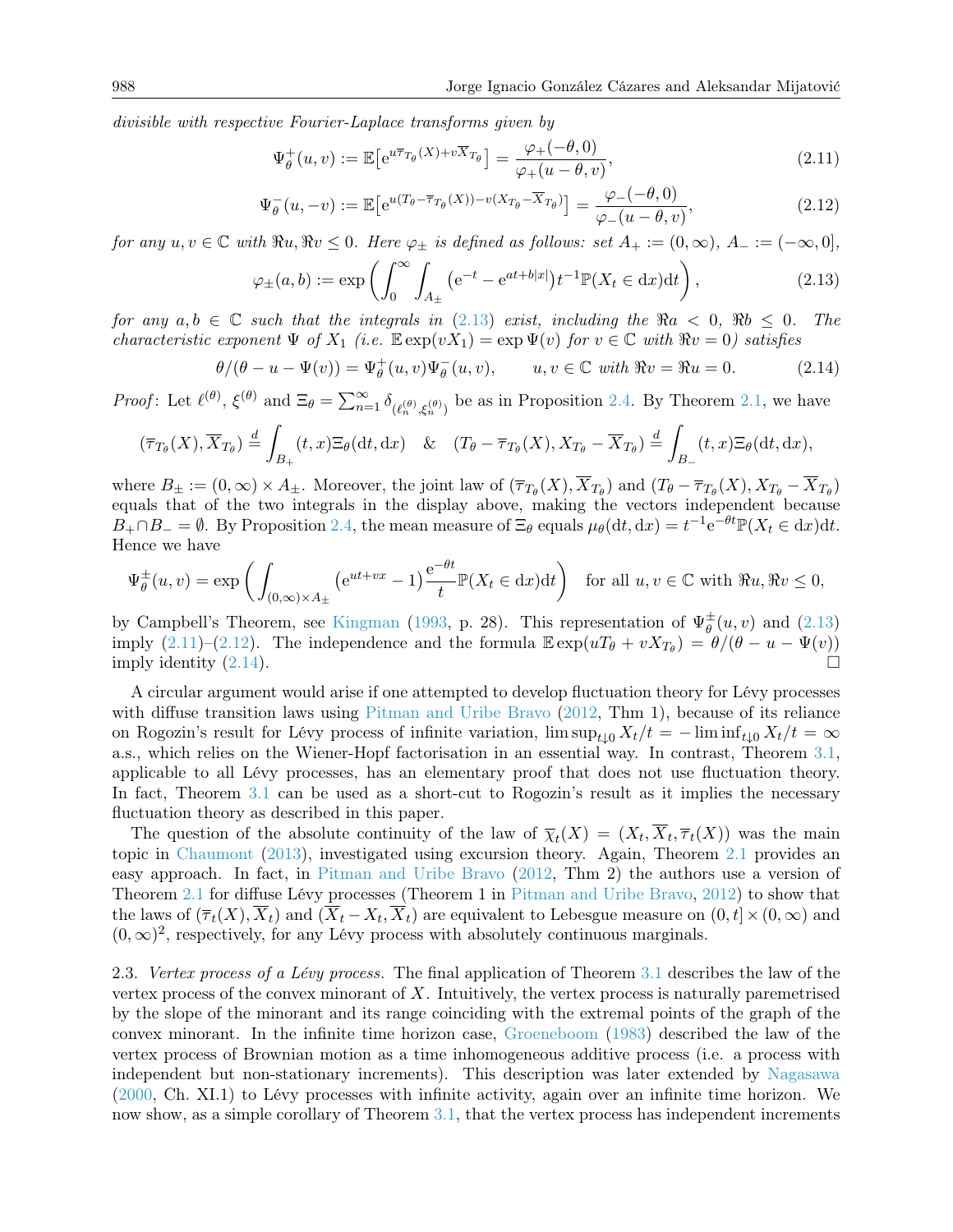for all Lévy processes and independent exponential (possibly infinite) time horizons. Before defining the vertex process, note that the convex minorant  $C_{\infty}^X$  of X on the infinite time interval  $[0, \infty)$  exists and is finite if and only if  $l := \liminf_{t \to \infty} X_t/t$ , which is a.s. constant, lies in  $(-\infty, \infty]$ . Otherwise, we have  $C_{\infty}^X \equiv -\infty$  on  $(0, \infty)$  (see Section [3](#page-7-1) below for a characterisation of  $l = -\infty$  in terms of the Lévy measure of  $X$ ).

For  $\theta \in [0,\infty)$ , let the exponential random variable  $T_{\theta} \sim \text{Exp}(\theta)$  (with  $T_0 := \infty$  a.s.) be independent of X. The right-derivative of  $C_{T_{\theta}}^{X}$ , given by  $(C_{T_{\theta}}^{X})'(t) := \lim_{h \downarrow 0} (C_{T_{\theta}}^{X}(t+h) - C_{T_{\theta}}^{X}(t))/h$ , exists for any  $t \in [0, T_{\theta})$  and is a non-decreasing function of t with a possibly infinite limit at  $T_{\theta}$ . Define the vertex process  $(\sigma, \eta)$  of X to be the càdlàg process parametrised by slope  $s \in \mathbb{R}$ , where  $\sigma = (\sigma_s)_{s \in \mathbb{R}}$  is the right-inverse of  $(C_{T_{\theta}}^X)'$  and  $\eta = (\eta_s)_{s \in \mathbb{R}}$  the value of the minorant at that time,

<span id="page-6-0"></span>
$$
\sigma_s := T_\theta \wedge \inf \left\{ t \in [0, T_\theta) : (C_{T_\theta}^X)'(t) > s \right\} \quad \text{and} \quad \eta_s := C_{T_\theta}^X(\sigma_s) = \min \{ X_{\sigma_s -}, X_{\sigma_s} \}, \tag{2.15}
$$

respectively (here  $a \wedge b := \min\{a, b\}$  and  $\inf \emptyset := \infty$ ). Its construction is somewhat reminiscent of a ladder subordinator, indexed by the local time of X at its running minimum, appearing in the classical approach to the fluctuation theory of Lévy processes, see e.g. [Bertoin](#page-16-0) [\(1996,](#page-16-0) Ch. VI). It is clear that  $\sigma$  has non-decreasing paths and, almost surely, we have

$$
\lim_{s \to -\infty} \sigma_s = 0, \quad \lim_{s \to -\infty} \eta_s = X_0 = 0, \quad \eta_0 = \underline{X}_{T_\theta}, \quad \lim_{s \to \infty} \sigma_s = T_\theta, \quad \lim_{s \to \infty} \eta_s = C_{T_\theta}^X(T_\theta), \tag{2.16}
$$

where  $C_{T_{\theta}}^{X}(T_{\theta})$  equals  $X_{T_{\theta}}$  (if  $\theta > 0$ ) or sgn(l) $\infty$  (if  $\theta = 0$ ), where sgn(l) = 1 if  $l = \liminf_{t \to \infty} X_{t}/t >$ 0 and −1 otherwise. The following result is an elementary consequence of the Poissonian structure of  $C_{T_{\theta}}^{X}$ , described in Corollary [3.2](#page-7-4) below, which extends Proposition [2.4](#page-3-0) above.

<span id="page-6-1"></span>**Theorem 2.9.** Pick  $\theta \in [0,\infty)$ . Extend the definition of the mean measure  $\mu_{\theta}$  in [\(2.4\)](#page-3-4) (for  $\theta > 0$ ) by  $\mu_0(\mathrm{d}t, \mathrm{d}x) := \mathbb{1}_{\{x/t < l\}} t^{-1} \mathbb{P}(X_t \in \mathrm{d}x) \mathrm{d}t$  on  $(t, x) \in (0, \infty) \times \mathbb{R}$ . Then the vertex process  $(\sigma, \eta)$  has independent increments and its Fourier-Laplace transform is given by

$$
\mathbb{E}\left[e^{u\sigma_s + v\eta_s}\right] = \exp\bigg(\int_{(0,\infty)\times\mathbb{R}} (e^{ut+vx} - 1)\mathbb{1}_{\{x/t \le s\}}\mu_\theta(\mathrm{d}t,\mathrm{d}x)\bigg),\tag{2.17}
$$

for any  $s \in \mathbb{R}$ ,  $u, v \in \mathbb{C}$  with  $\Re u \leq 0$  and  $\Re v = 0$ . In particular, the Laplace transform of  $\sigma_s$  equals

$$
\mathbb{E}[\mathrm{e}^{-u\sigma_s}] = \exp\bigg(\int_0^\infty (e^{-ut} - 1)e^{-\theta t}\mathbb{P}(X_t \le st)\frac{\mathrm{d}t}{t}\bigg),
$$

for all  $u \geq 0$ , and either  $s \in \mathbb{R}$  (if  $\theta > 0$ ) or  $s \in (-\infty, l)$  (if  $\theta = 0$ ).

Proof: Let  $\Xi_{\theta} := \sum_{n=1}^{\infty} \delta_{(\ell_n^{(\theta)}, \xi_n^{(\theta)})}$  be a PPP on  $A := (0, \infty) \times \mathbb{R}$  with mean measure  $\mu_{\theta}$ . By Corollary [3.2](#page-7-4) below and definition [\(2.15\)](#page-6-0) of the vertex process  $(\sigma, \eta)$ , for any sequence of slopes  $s_1 < \ldots < s_n$  in R we have

$$
((\sigma_{s_1},\eta_{s_1}),\ldots,(\sigma_{s_n},\eta_{s_n}))\stackrel{d}{=} \int_A \big(\mathbb{1}_{\{x/t\leq s_1\}}(t,x),\ldots,\mathbb{1}_{\{x/t\leq s_n\}}(t,x)\big)\Xi_{\theta}(\mathrm{d}t,\mathrm{d}x).
$$

Intuitively, since the convex minorant  $C_{T_{\theta}}^{X}$  is piecewise linear,  $\sigma_{s_1}$  is the sum of all the horizontal lengths of all the linear faces with slope strictly smaller than  $s_1$ , see Section [3.2](#page-8-0) for a precise description. The increments  $(\sigma_{s_1}, \eta_{s_1}), (\sigma_{s_2} - \sigma_{s_1}, \eta_{s_2} - \eta_{s_1}), \ldots, (\sigma_{s_n} - \sigma_{s_{n-1}}, \eta_{s_n} - \eta_{s_{n-1}})$  are equal in law to the integrals with respect to the PPP  $\Xi_{\theta}$  over disjoint "pizza slices"  $\{(t, x) \in A : x/t \leq s_1\},\$  $\{(t,x)\in A: s_1 < x/t \leq s_2\},\ldots, \{(t,x)\in A: s_{n-1} < x/t \leq s_n\}$  and are thus independent. The Fourier-Laplace transform of the marginal  $(\sigma_s, \eta_s)$  follows from Campbell's formula in [Kingman](#page-16-10)  $(1993, p. 28).$  $(1993, p. 28).$ 

The vertex process can be constructed from the path of  $X$  without a reference to the convex minorant  $C_{T_{\theta}}^X$  as follows. Given  $s \in \mathbb{R}$  (with  $s < l$  if  $\theta = 0$ ), define the Lévy process  $X^{(s)} = (X_t^{(s)})$  $(t^{(s)})_{t\geq 0}$ by  $X_t^{(s)}$  $t_t^{(s)} \coloneqq X_t - st$ . Then  $\sigma_s = \underline{\tau}_{T_\theta}(X^{(s)})$  and  $\eta_s - s\sigma_s = \underline{X}^{(s)}_{T_\theta}$  $T_{\theta}^{(s)}$ . This description and Theorem [2.9](#page-6-1) yield the following novel generalisation of the classical Wiener-Hopf factorisation.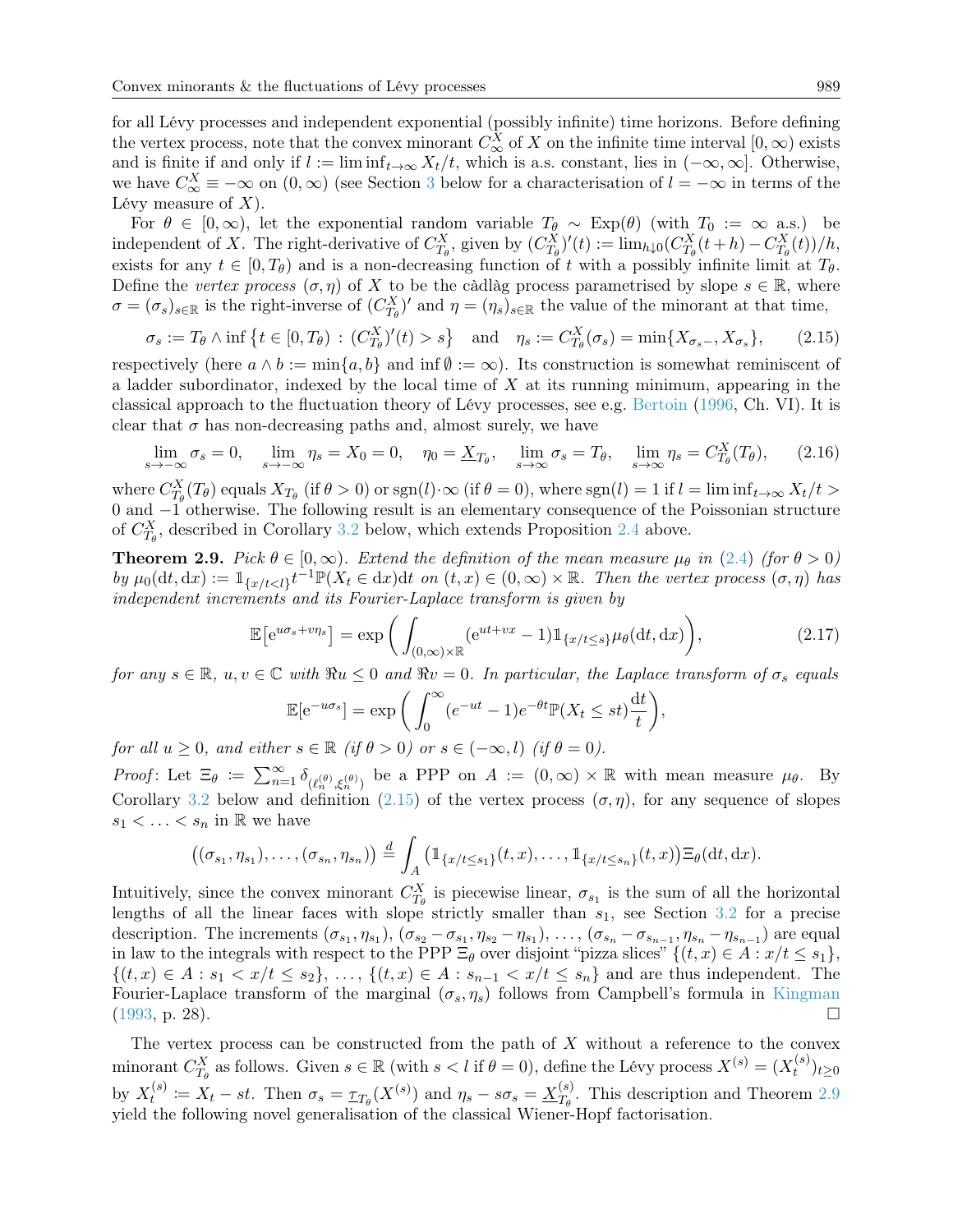<span id="page-7-2"></span>Corollary 2.10. Pick  $\theta > 0$  and let  $T_{\theta} \sim \text{Exp}(\theta)$  be independent of X. Then, for any real numbers  $s_1 < \cdots < s_n$ , the following  $n+1$  vectors are independent:

$$
(\underline{\tau}_{T_{\theta}}(X^{(s_1)}), \underline{X}^{(s_1)}_{T_{\theta}} + s_1 \underline{\tau}_{T_{\theta}}(X^{(s_1)})), \quad (T_{\theta} - \underline{\tau}_{T_{\theta}}(X^{(s_n)}), X_{T_{\theta}} - \underline{X}^{(s_n)}_{T_{\theta}} - s_n \underline{\tau}_{T_{\theta}}(X^{(s_n)})), \quad and
$$
  

$$
(\underline{\tau}_{T_{\theta}}(X^{(s_{i+1})}) - \underline{\tau}_{T_{\theta}}(X^{(s_i)}), \underline{X}^{(s_{i+1})}_{T_{\theta}} - \underline{X}^{(s_i)}_{T_{\theta}} + s_{i+1} \underline{\tau}_{T_{\theta}}(X^{(s_{i+1})}) - s_i \underline{\tau}_{T_{\theta}}(X^{(s_i)})), \quad i = 1, ..., n-1.
$$

#### <span id="page-7-1"></span>3. Stick-breaking representations for convex minorants

<span id="page-7-3"></span>3.1. The convex minorant of a Lévy process (the main theorem). Given any càdlàg function  $x$ :  $[0,T] \to \mathbb{R}$ , its convex minorant, denoted by  $C_T^x$ , is the largest convex function that is pointwise smaller than x. The goal of this section is to prove our main result, Theorem  $3.1$ , which (when applied to  $-X$ ) clearly yields Theorem [2.1](#page-2-0) above.

<span id="page-7-0"></span>**Theorem 3.1.** Let X be a Lévy process and fix  $T > 0$ . Let  $(\ell_n)_{n \in \mathbb{N}}$  be a uniform stick-breaking process on  $[0,T]$  independent of X. Then the convex minorant  $C_T^X$  of X has the same law (in the space of continuous functions on  $[0, T]$ ) as the piecewise linear convex function on  $[0, T]$  given by the formula

<span id="page-7-5"></span>
$$
t \mapsto \sum_{n=1}^{\infty} \xi_n \min\{\max\{t - a_n, 0\}/\ell_n, 1\}, \quad \text{where} \quad \xi_n := X_{L_{n-1}} - X_{L_n} \text{ and}
$$
  

$$
a_n := \sum_{k=1}^{\infty} \ell_k \cdot 1_{\{\xi_k/\ell_k < \xi_n/\ell_n\}} + \sum_{k=1}^{n-1} \ell_k \cdot 1_{\{\xi_k/\ell_k = \xi_n/\ell_n\}}, \quad n \in \mathbb{N}.
$$
  
(3.1)

In particular, the face of the piecewise linear function with horizontal length  $\ell_n$  has vertical height  $\xi_n$ .

We now present a simple but useful consequence of Theorem [3.1,](#page-7-0) first established in [Pitman](#page-16-6) [and Uribe Bravo](#page-16-6) [\(2012,](#page-16-6) Cor. 2 & 3) for diffuse Lévy processes. Recall the a.s. constant  $l =$ lim inf<sub>t→∞</sub>  $X_t/t$  lies in  $[-\infty,\infty]$ . Whenever the expectation  $\mathbb{E}X_1$  is well defined, i.e., when we have min{ $\mathbb{E} \max\{X_1, 0\}, \mathbb{E} \max\{-X_1, 0\}\}<\infty$ , the strong law of large numbers (see [Sato,](#page-16-2) [2013,](#page-16-2) Thms 36.4 & 36.5) implies that  $l = \mathbb{E}X_1 = \lim_{t\to\infty} X_t/t$  a.s. Otherwise, we have  $\mathbb{E}X_1^+ = \mathbb{E}X_1^- = \infty$ and [Doney](#page-16-11) [\(2007,](#page-16-11) Thm 15) implies that  $l \in \{-\infty, \infty\}$  and

$$
l = -\infty \quad \text{if and only if} \quad \int_{(-\infty, -1)} \frac{|x|}{1 + \int_1^{|x|} \nu([y, \infty)) dy} \nu(dx) = \infty. \quad (3.2)
$$

The proof of [Doney](#page-16-11) [\(2007,](#page-16-11) Thm 15) is an easy corollary of the analogous result for random walks (see also [Erickson,](#page-16-12) [1973\)](#page-16-12), proven using renewal theory. Indeed, the small-jump and Brownian components of X converge by the strong law of large numbers and the big-jump component is a random walk, time-changed by a Poisson process.

<span id="page-7-4"></span>Corollary 3.2. Let  $\theta \in [0,\infty)$  and  $T_{\theta} \sim \text{Exp}(\theta)$  (with  $T_0 = \infty$ ) be independent of X. When  $\theta = 0$ we assume that  $l = \liminf_{t \to \infty} X_t/t > -\infty$ . Define a  $\sigma$ -finite measure on  $(0, \infty) \times \mathbb{R}$ :

$$
\mu_{\theta}(\mathrm{d}t, \mathrm{d}x) := \begin{cases} t^{-1} e^{-\theta t} \mathbb{P}(X_t \in \mathrm{d}x) \mathrm{d}t, & \theta > 0, \\ \mathbb{1}_{\{x/t < l\}} t^{-1} \mathbb{P}(X_t \in \mathrm{d}x) \mathrm{d}t, & \theta = 0. \end{cases}
$$

Let  $\Xi_{\theta} = \sum_{n \in \mathbb{N}} \delta_{(\ell_n^{(\theta)}, \xi_n^{(\theta)})}$  be a Poisson point process with mean measure  $\mu_{\theta}$ . Then  $C_{T_{\theta}}^X$  has the same law as the piecewise linear function given by  $(3.1)$ . In particular, the face of the piecewise linear function with horizontal length  $\ell_n^{(\theta)}$  has vertical height  $\xi_n^{(\theta)}$  and, when  $\theta=0$ , the corresponding slope  $\xi_n^{(\theta)}/\ell_n^{(\theta)}$  lies on the interval  $(-\infty, l)$ .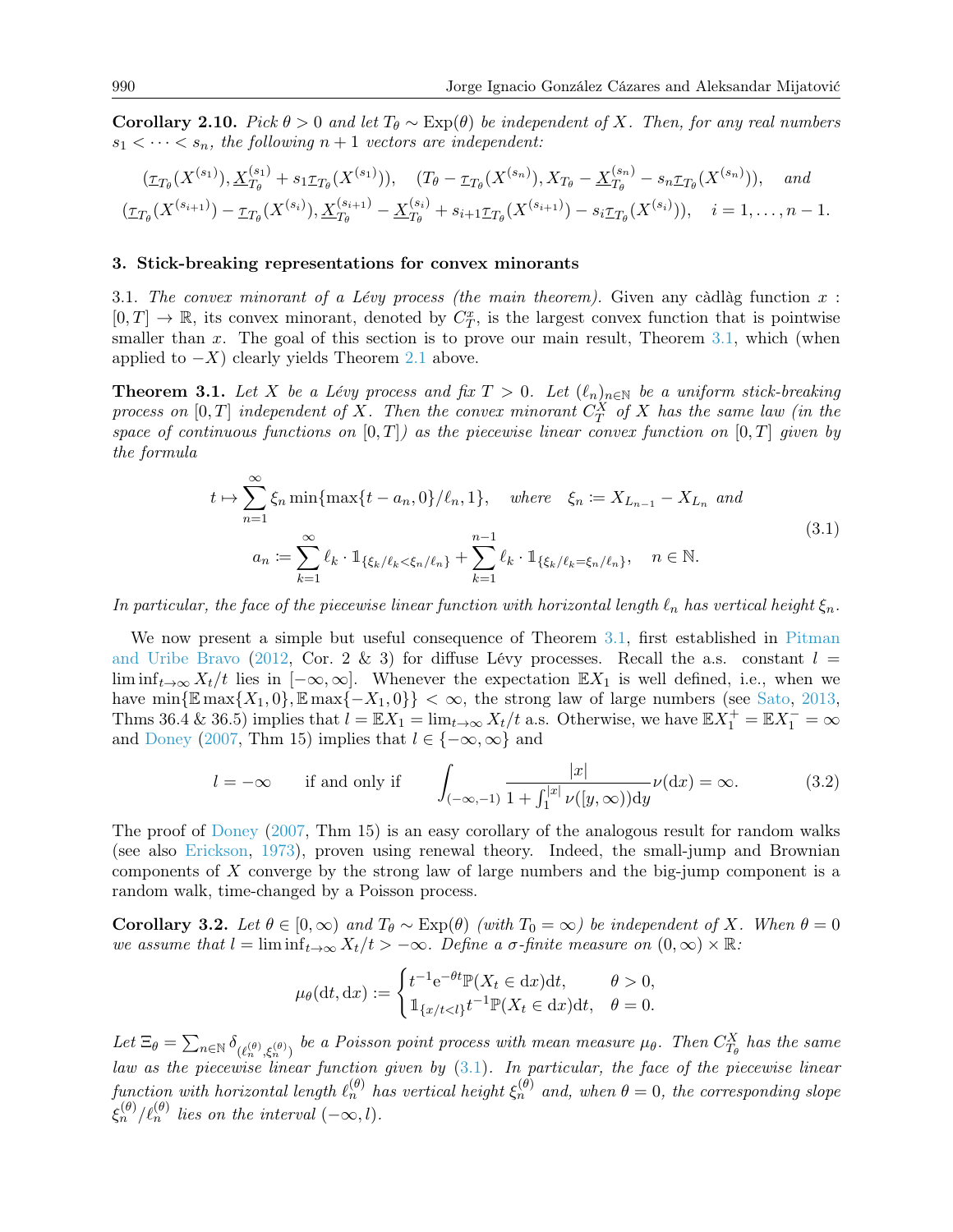*Proof*: The result for  $\theta > 0$  follows from Proposition [2.4](#page-3-0) and Theorem [3.1.](#page-7-0) We now describe the case  $\theta = 0$  following the proof of [Pitman and Uribe Bravo](#page-16-6) [\(2012,](#page-16-6) Cor. 3). First note that the definition of l implies that the right-derivative of  $C_{\infty}^X$  is upper bounded by l. On the other hand, the derivative has no smaller upper bound. Indeed, suppose the derivative is bounded by some  $a < l$ . Then there exists some time  $T > 0$  after which  $X_t/t \geq (a + l)/2$  for all  $t \geq T$ . Thus  $t \mapsto C_{\infty}^{X}(\min\{t,T\}) + \max\{t-T,0\}(a+l)/2$  is convex, dominates  $C_{\infty}^{X}$  and is dominated by X, contradicting the maximality of  $C_{\infty}^X$ . Moreover, the right-derivative of  $C_{\infty}^X$  is never equal to l. If  $l = \infty$  this is clear. If  $l < \infty$ , by the discussion preceding the corollary we have  $\mathbb{E}|X_1| < \infty$  and thus  $\mathbb{E}X_1 = l$ . Since the martingale  $(X_t - lt)_{t\geq 0}$  is recurrent (see [Sato,](#page-16-2) [2013,](#page-16-2) Thm 36.7), then  $\liminf_{t\to\infty} C^X_\infty(t) - lt \leq \liminf_{t\to\infty} X_t - lt = -\infty$ . Thus, the right-derivative of  $C^X_\infty$  is strictly smaller than l on  $[0, \infty)$  and its limit as  $t \to \infty$  equals l.

For any  $a < l$  let  $S_a$  be the first time the derivative of  $C^X_\infty$  is greater than a. Note that for any  $T > S_a$ , the convex minorant  $C_T^X$  agrees with  $C_\infty^X$  on  $[0, S_a]$ . Since  $S_a \to \infty$  as  $a \to l$ , this establishes the piecewise linearity of  $C_{\infty}^{X}$ . Let E be an independent exponential time with unit mean and let  $T_{\lambda} := E/\lambda$  for  $\lambda > 0$ . Note that  $C_{T_{\lambda}}^{X}$  converges to  $C_{\infty}^{X}$  as  $\lambda \to 0$  since, for every  $a < l$ , both convex minorants agree on  $[0, S_a]$  for all sufficiently small  $\lambda$ . Thus, for every  $a < l$ , the associated PPP encoding the lengths and heights of the faces of  $C_{T_{\lambda}}^{X}$  (as in Proposition [2.4](#page-3-0) and Theorem [3.1\)](#page-7-0) converges to the corresponding point process for the faces of  $C_{\infty}^X$  on the set  $Z_a := \{(t, x) \in [0, \infty) \times \mathbb{R} : x/t < a\}$  as  $\lambda \to 0$ , implying that the PPP representation of the faces of  $C_{\infty}^X$  mean measure  $\mu_0$  holds on  $Z_a$ . Since  $a < l$  is arbitrary,  $S_a \to \infty$  as  $a \to l$  and  $Z_l = \bigcup_{a < l} Z_a$ , the PPP representation extends to  $[0, \infty)$ , completing the proof.

Overview of the proof of Theorem [3.1.](#page-7-0) Theorem [3.1](#page-7-0) connects two worlds:  $(\mathbf{W1})$  X and its convex minorant  $C_T^X$  on the interval  $[0, T]$  and  $(\mathbf{W2})$  a random piecewise linear convex function. We first establish a convergence result within  $(W2)$  for a sequence of piecewise linear convex functions, see Section [3.2.](#page-8-0) This crucial step in the proof requires only elementary geometric manipulations of piecewise linear convex functions. In Section [3.3,](#page-13-0) using [Abramson and Pitman](#page-16-7) [\(2011,](#page-16-7) Thm 1), we establish a bridge between  $(\mathbf{W1})$  and  $(\mathbf{W2})$  for random walks. We recall the 3214 path transformation from [Abramson and Pitman](#page-16-7) [\(2011\)](#page-16-7) for random walks and provide a short proof, based on the convergence results in Section [3.2,](#page-8-0) of the connection between  $(\mathbf{W1})$  and  $(\mathbf{W2})$  for random walks with general increments, see Theorem [3.7](#page-13-1) below. In Section [3.4,](#page-15-1) we establish Theorem [3.1](#page-7-0) by taking the limit of the convex minorant of the random-walk skeleton of X in  $(\mathbf{W1})$  and, using the convergence results of Section [3.2,](#page-8-0) the corresponding limit in  $(W2)$ .

We stress that the proof of Theorem [3.1](#page-7-0) given in this section is self-contained, requiring only rudimentary real analysis and the fact that X has stationary, independent increments and rightcontinuous paths with left limits. In particular, we make no use of the Lévy measure, the Lévy-Khintchine formula for  $X$  or weak convergence in the  $J_1$ -topology on the Skorokhod space.

<span id="page-8-0"></span>3.2. Convex minorants and piecewise linear functions. Let  $\llbracket n \rrbracket := \{1, \ldots, n\}$  for  $n \in \mathbb{N}$  and  $\llbracket \infty \rrbracket :=$ N. We say that a function  $f : [0, T] \to \mathbb{R}$  is piecewise linear if there exists a set consisting of  $N \in \overline{\mathbb{N}} := \mathbb{N} \cup \{\infty\}$  pairwise disjoint non-degenerate subintervals  $\{(a_n, b_n) : n \in \llbracket N \rrbracket\}$  of  $[0, T]$  such that  $\sum_{n=1}^{N} (b_n - a_n) = T$  and f is linear on each  $(a_n, b_n)$ . A face of f, corresponding to a subinterval  $(a_n, b_n)$ , has length  $l_n = b_n - a_n > 0$ , height  $h_n = f(b_n) - f(a_n) \in \mathbb{R}$  and slope  $h_n/l_n$ . Note that, if f is continuous and of finite variation  $\sum_{n=1}^{N} |f(b_n) - f(a_n)| < \infty$ , the following representation holds:

<span id="page-8-1"></span>
$$
f(t) = f(0) + \sum_{n=1}^{N} h_n \min\{\max\{t - a_n, 0\}/l_n, 1\}, \qquad t \in [0, T].
$$
 (3.3)

The number N in representation  $(3.3)$  is not unique in general as any face may be subdivided into two faces with the same slope. Moreover, for a fixed f and N, the set of intervals  $\{(a_n, b_n) : n \in \llbracket N \rrbracket\}$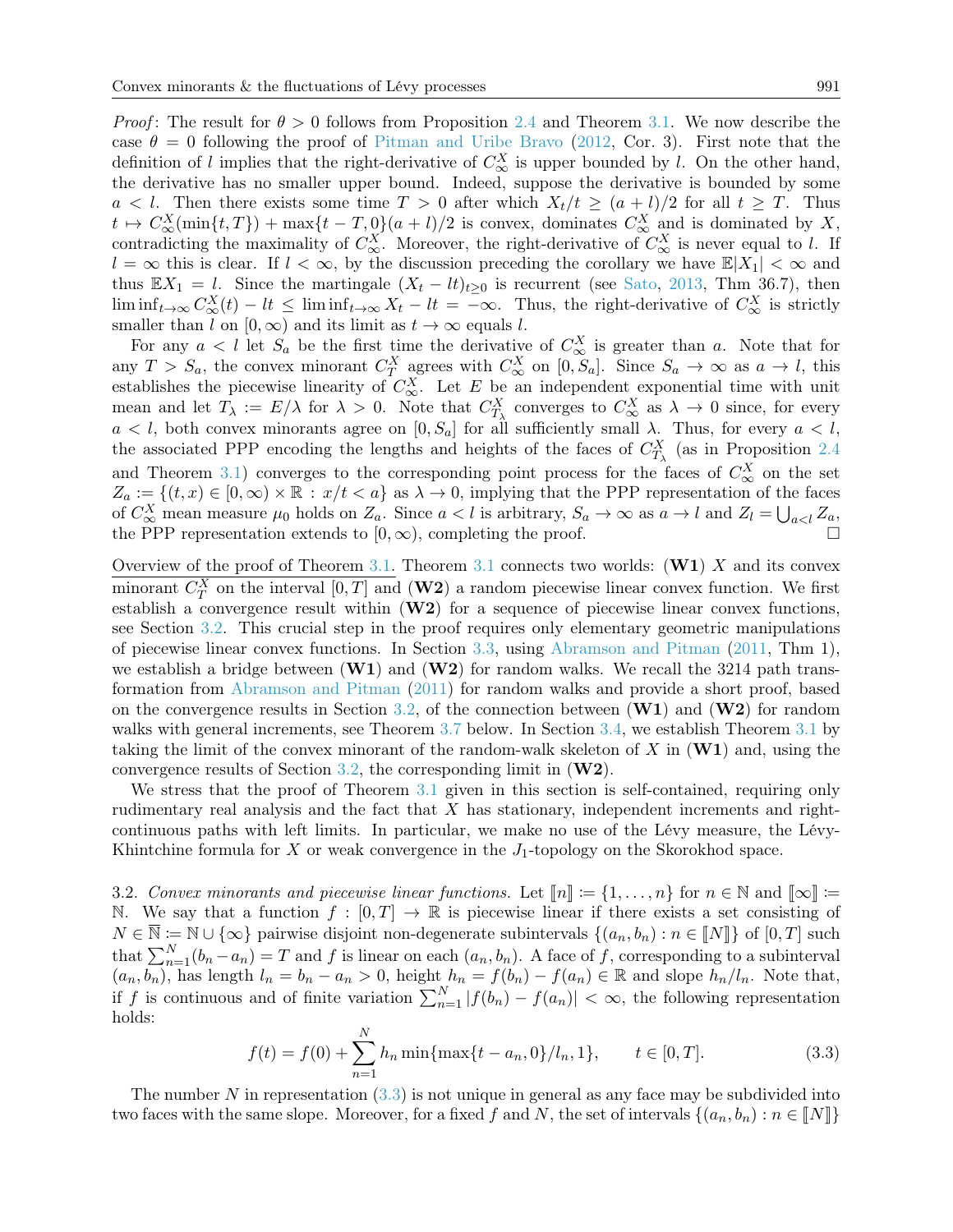need not be unique. Furthermore we stress that the sequence of faces in  $(3.3)$  does not necessarily respect the chronological order. Put differently, the sequence  $(a_n)_{n\in\llbracket N\rrbracket}$  need not be increasing. We use the convention  $\sum_{k=n}^{m} 0$  when  $n > m$  and denote  $x^+ := \max\{x, 0\}$  for all  $x \in \mathbb{R}$ , throughout.

<span id="page-9-1"></span>**Lemma 3.3.** Fix  $T > 0$ ,  $N \in \overline{\mathbb{N}}$  and let  $l = (l_n)_{n=1}^N$  be a sequence of positive lengths with  $\sum_{n=1}^N l_n =$ T.

<span id="page-9-0"></span>(a) For any sequence of heights  $h = (h_n)_{n=1}^N$  with  $\sum_{n=1}^N |h_n| < \infty$ , the function

$$
F_{l,h}(t) := \sum_{n=1}^{N} h_n \min\{(t - a_n)^+ / l_n, 1\}, \qquad t \in [0, T], \quad where
$$
  

$$
a_n := \sum_{k=1}^{N} l_k \cdot 1_{\{h_k / l_k < h_n / l_n\}} + \sum_{k=1}^{n-1} l_k \cdot 1_{\{h_k / l_k = h_n / l_n\}}, \qquad n \in [N],
$$
\n
$$
(3.4)
$$

is piecewise linear and convex with  $F_{l,h}(0) = 0$ . Differently put,  $F_{l,h}$  is linear on each interval  $(a_n, a_n + l_n)$  with length  $l_n$  and height  $h_n$ . Moreover, any piecewise linear convex function started at zero whose faces have lengths l and heights h must equal  $F_{l,h}$ .

(b) Suppose  $N < \infty$ . Given two sequences of heights  $h = (h_n)_{n=1}^N$  and  $h' = (h'_n)_{n=1}^N$ , denote the corresponding functions in [\(3.4\)](#page-9-0) by  $F_{l,h}$  and  $F_{l,h'}$  with sequences  $(a_n)_{n=1}^N$  and  $(a'_n)_{n=1}^N$  of the left endpoints of the intervals on which these functions are linear, respectively. Define the function

$$
G_{l,h,h'}(t) := \sum_{n=1}^{N} h_n \min\{(t-a'_n)^+/l_n, 1\}, \qquad t \in [0,T].
$$

Then, we have

<span id="page-9-2"></span>
$$
\max\{\|F_{l,h} - F_{l,h'}\|_{\infty}, \|F_{l,h'} - G_{l,h,h'}\|_{\infty}\} \le \max\left\{\sum_{n=1}^{N} (h_n - h'_n)^+, \sum_{n=1}^{N} (h'_n - h_n)^+\right\},\tag{3.5}
$$

where  $||f||_{\infty} := \sup_{t \in [0,T]} |f(t)|$  denotes the supremum norm.

The piecewise linear function  $G_{l,h,h'}$  need not be convex. However, it can be easily compared (in all cases, including  $N = \infty$ ) with  $F_{l,h'}$ , because the intervals of linearity for  $F_{l,h'}$  and  $G_{l,h,h'}$ coincide. The function  $G_{l,h,h'}$  will play a key bridging role in the proof of Proposition [3.5](#page-11-0) below.

*Proof of Lemma [3.3:](#page-9-1)* (a) The lengths of the subintervals  $(a_n, a_n + l_n)$ ,  $n \leq N$ , of  $[0, T]$  sum up to  $\sum_{n=1}^{N} l_n = T$ . By comparing the respective slopes in the definition of  $a_n$ , it follows that these intervals are pairwise disjoint. Moreover,  $F_{l,h}$  is convex on  $[0,T]$  and linear on every  $(a_n, a_n + l_n)$ . Indeed, since a function is convex if and only if it has a non-decreasing right-derivative a.e.,  $F_{l,h}$ is convex. Any other piecewise linear convex function with the same faces must have the same derivative as  $F_{l,h}$ . Furthermore, if such a function also starts at 0, it must equal  $F_{l,h}$ .

(b) A termwise comparison shows that

$$
-\sum_{n=1}^{N}(h_n - h'_n)^+ \le F_{l,h'} - G_{l,h,h'} \le \sum_{n=1}^{N}(h'_n - h_n)^+,
$$

pointwise. Thus, it remains to show the inequality for  $||F_{l,h} - F_{l,h'}||_{\infty}$ , which requires two steps.

**Step 1.** First assume there exists  $m \in [N]$  such that  $h'_m \neq h_m$  and  $h_n = h'_n$  for  $n \in [N] \setminus \{m\}$ . By symmetry we may assume  $h'_m > h_m$ . For all  $n \in [N]$ , define the slopes  $s_n := h_n/l_n$  and  $s' := h'/l$ . Thus  $s' > s$ , and if  $n \neq m$  we have  $s = s'$ . Since  $s'_n := h'_n / l_n$ . Thus  $s'_m > s_m$  and, if  $n \neq m$ , we have  $s_n = s'_n$ . Since

$$
a_n = \sum_{k=1}^N l_k \cdot \mathbb{1}_{\{s_k < s_n\}} + \sum_{k=1}^{n-1} l_k \cdot \mathbb{1}_{\{s_k = s_n\}}, \qquad a'_n = \sum_{k=1}^N l_k \cdot \mathbb{1}_{\{s'_k < s'_n\}} + \sum_{k=1}^{n-1} l_k \cdot \mathbb{1}_{\{s'_k = s'_n\}},
$$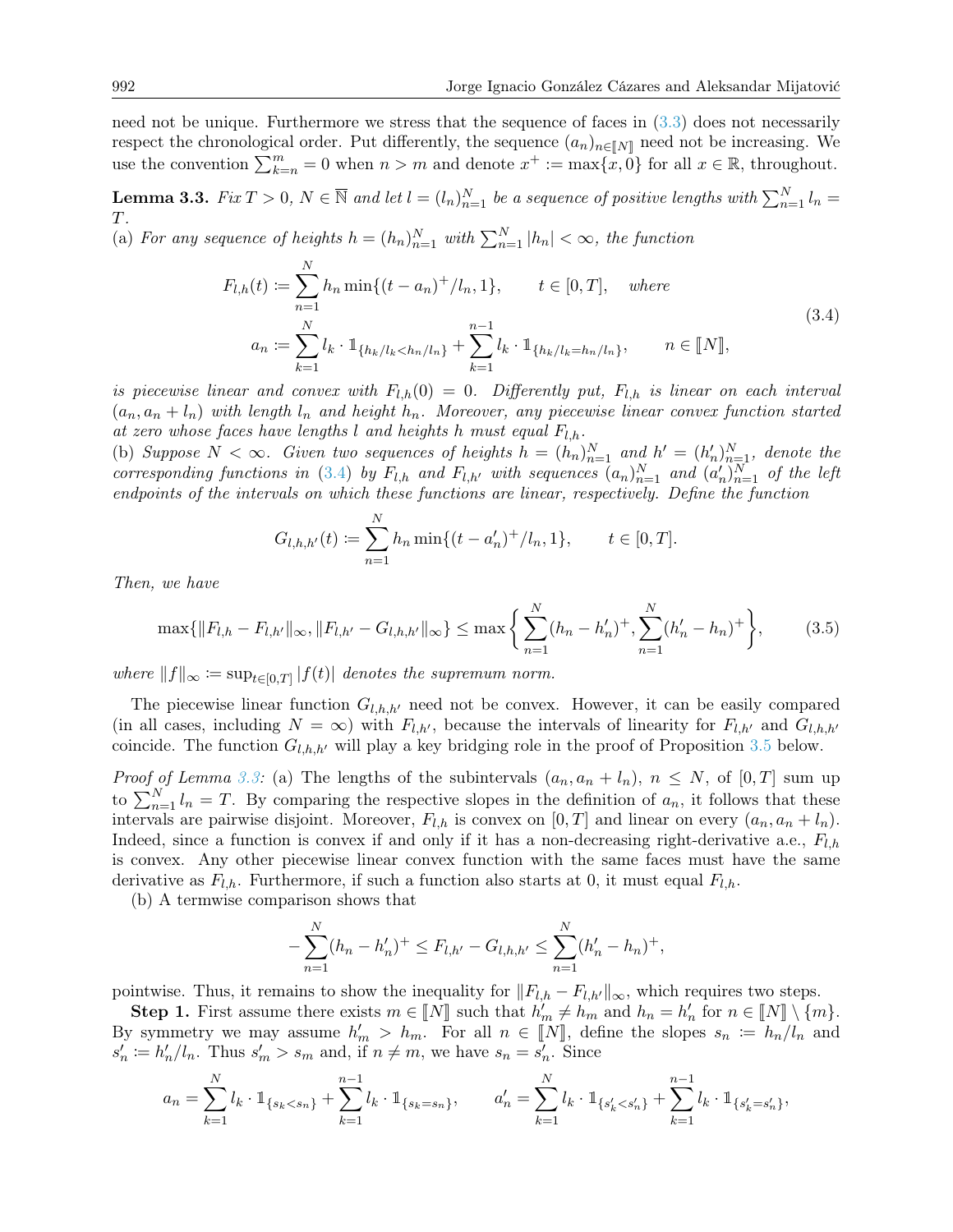the right-derivatives  $f_{l,h}$  and  $f_{l,h'}$  of  $F_{l,h}$  and  $F_{l,h'}$ , respectively, are piecewise constant non-decreasing functions satisfying  $f_{l,h} \leq f_{l,h'}$  on  $[0,T]$ . Since  $F_{l,h}(0) = 0 = F_{l,h'}(0)$ , we deduce that  $F_{l,h'} - F_{l,h} \geq 0$ .

By construction,  $F_{l,h'} \geq G_{l,h,h'}$  pointwise (in fact, termwise) and  $||F_{l,h'} - G_{l,h,h'}||_{\infty} = h'_m - h_m$ . Put  $b_n := a_n + l_n$  and  $b'_n := a'_n + l_n$  for  $n \in [N]$  and note that, since  $s_m \le s'_m$ , we have  $a_m \le a'_m$ and

$$
F_{l,h}(t) = G_{l,h,h'}(t) = F_{l,h'}(t), \qquad \text{for } t \in [0, a_m],
$$
  

$$
F_{l,h}(t) = G_{l,h,h'}(t) \le F_{l,h'}(t) \le G_{l,h,h'}(t) + (h' - h') \qquad \text{for } t \in [h' - T].
$$

$$
F_{l,h}(t) = G_{l,h,h'}(t) \le F_{l,h'}(t) \le G_{l,h,h'}(t) + (h'_m - h_m), \qquad \text{for } t \in [b'_m, T].
$$

Thus, to establish [\(3.5\)](#page-9-2) in this case, it suffices to prove that  $F_{l,h'}(t) - F_{l,h}(t) \leq h'_m - h_m$  on  $t \in [a_m, b'_m].$ 



FIGURE 3.1. Comparison between  $F_{l,h}$ ,  $F_{l,h'}$  and  $G_{l,h,h'}$ .

By construction of  $a'_m$ , the right-derivative  $f_{l,h'}$  is smaller or equal to  $s'_m = h'_m/l_m$  on  $(a_m, b'_m)$ . Since  $F_{l,h'}(a_m) = F_{l,h}(a_m)$ , for  $t \in [a_m, b_m]$  we have

$$
F_{l,h'}(t) - F_{l,h}(t) = \int_{a_m}^t f_{l,h'}(u) du - s_m(t - a_m) \le (s'_m - s_m)(t - a_m) \le (s'_m - s_m)l_m = h'_m - h_m.
$$

For  $t \in [b_m, b'_m]$  we have  $t - l_m \in [a_m, a'_m]$  and thus  $F_{l,h}(t) - h_m = G(t - l_m) = F_{l,h'}(t - l_m)$ . Hence

$$
F_{l,h'}(t) - F_{l,h}(t) = F_{l,h'}(t) - F_{l,h'}(t - l_m) - h_m = \int_{t - l_m}^t f_{l,h'}(u) du - h_m \le \int_{t - l_m}^t s'_m du - h_m = h'_m - h_m.
$$

Thus,  $F_{l,h'} - F_{l,h} \leq h'_m - h_m$  on  $[a_m, b'_m]$ , proving [\(3.5\)](#page-9-2) in this case.

Step 2. Consider the general case. For  $k \in \{0, \ldots, N\}$ , let  $h^{(k)} = (h_n^{(k)})_{n \in [N]}$  be given by  $h_n^{(k)} \coloneqq$  $h_n \cdot 1_{\{n>k\}} + h'_n \cdot 1_{\{n\leq k\}}$  for  $n \in [N]$ . Note that  $h' = h^{(0)}$  and  $h = h^{(N)}$ . Since the sequences  $h^{(k)}$  and  $h^{(k-1)}$  only differ in the coordinate  $h_k^{(k)}$  $\binom{k}{k} \neq h_k^{(k-1)}$  $k_k^{(k-1)}$ , the identity  $F_{l,h'} - F_{l,h} = \sum_{k=1}^{N} (F_{l,h^{(k-1)}} - F_{l,h^{(k)}})$ and **Step 1** imply  $(3.5)$ , completing the proof.

<span id="page-10-0"></span>**Lemma 3.4.** Let  $(N_k)_{k\in\mathbb{N}}$  be a sequence in N with a limit  $N_k \to N_\infty \in \mathbb{N}$ . For each  $j \in \overline{\mathbb{N}}$ , let  $(l_{j,n})_{n\in\llbracket N_j\rrbracket}$  be positive numbers satisfying  $\sum_{n=1}^{N_j} l_{j,n} = T$ ,  $(h_{j,n})_{n\in\llbracket N_j\rrbracket}$  real numbers and  $C_j$  the piecewise linear convex function defined in [\(3.4\)](#page-9-0) with lengths  $(l_{j,n})_{j \in [N_j]}$  and heights  $(h_{j,n})_{j \in [N_j]}$ . Suppose  $l_{k,n} \to l_{\infty,n}$  and  $h_{k,n} \to h_{\infty,n}$  as  $k \to \infty$  for all  $n \in [N_\infty]$ . Then  $||C_\infty - C_k||_\infty \to 0$  as  $k \to \infty$ .

*Proof*: The convergence  $N_k \to N_\infty$  as  $k \to \infty$  implies  $N_k = N_\infty = N$  for all sufficiently large k. Thus, we assume without loss of generality that  $N_j = N$  for all  $j \in \mathbb{N}$ . Define  $s_{j,n} \coloneqq h_{j,n}/l_{j,n}$  for  $j \in \mathbb{N}$  and  $n \in \llbracket N \rrbracket$  and note that  $s_{k,n} \to s_{\infty,n}$  as  $k \to \infty$  for all  $n \in \llbracket N \rrbracket$ . Thus, for all sufficiently large k, if the inequality  $s_{\infty,n} < s_{\infty,m}$  holds, then  $s_{k,n} < s_{k,m}$ . Thus, we assume this property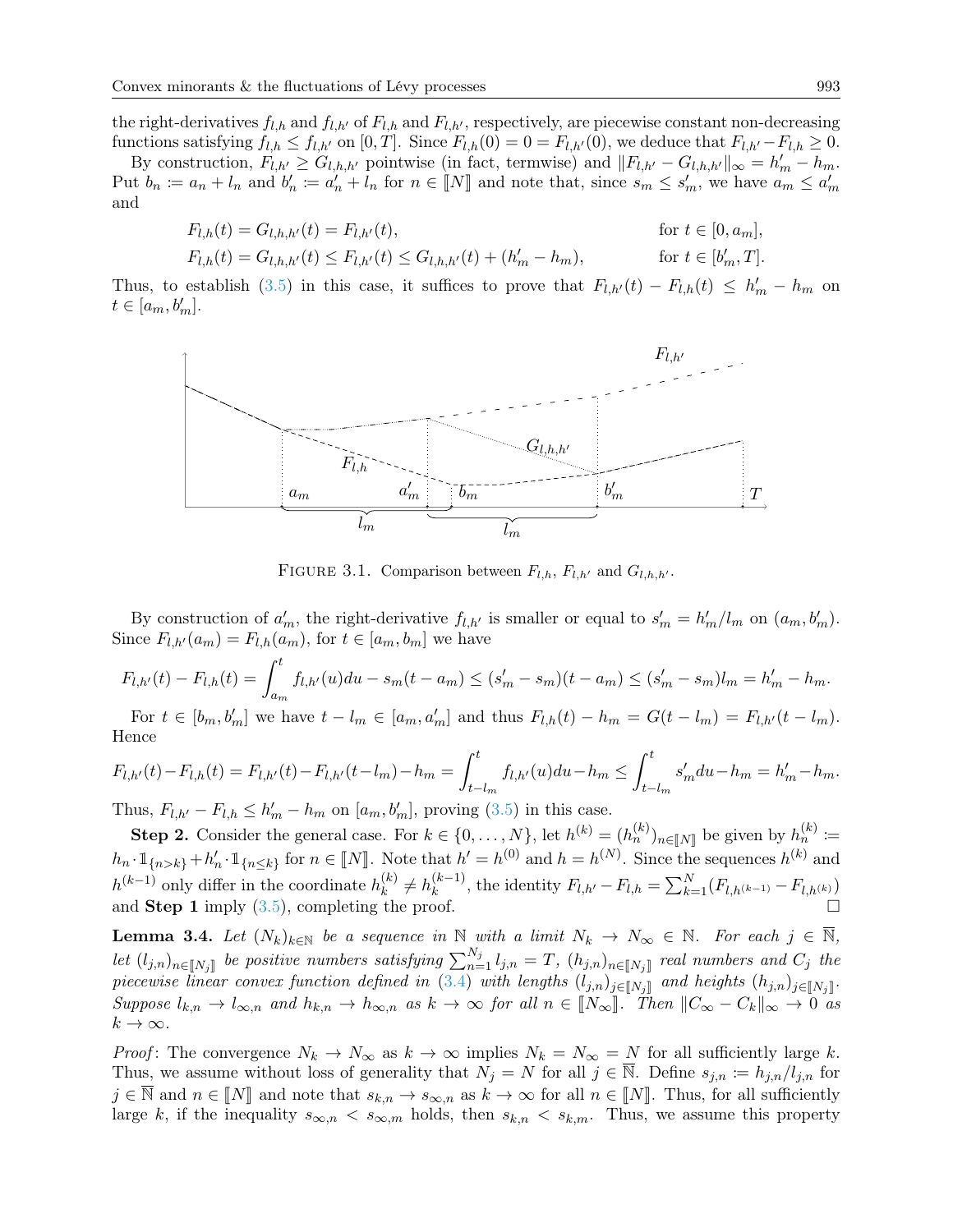holds for all  $k \in \mathbb{N}$ . Moreover, we assume without loss of generality, by relabeling if necessary, that  $s_{\infty,1} \leq \cdots \leq s_{\infty,N}.$ 

We will next introduce a sequence of convex functions  $F_k$  satisfying the limits  $||C_{\infty} - F_k||_{\infty} \to 0$ and  $||F_k - C_k||_{\infty} \to 0$  as  $k \to \infty$ . These convex functions will replace each "block" of faces of  $C_k$ with a given common *limiting* slope, with a single face with the mean slope.

Let  $M \leq N$  be the number of distinct slopes in  $\{s_{\infty,n} : n \in \llbracket N \rrbracket\}$  and note that  $s_{\infty,i_1} < \cdots <$  $s_{\infty,i_M}$ , where we set  $i_1 := 1$  and  $i_{n+1} := \min\{m \in \{i_n + 1, \ldots, N\} : s_{\infty,m} > s_{\infty,i_n}\}\)$  for  $n \in [M-1]$ . Note that  $s_{k,m} \to s_{\infty,i_n}$  as  $k \to \infty$  for all  $m \in \{i_n,\ldots,i_{n+1}-1\}$ . Let  $L_{j,n} := \sum_{m=i_n}^{i_{n+1}-1} l_{j,m}$  and  $H_{j,n} := \sum_{m=i_n}^{i_{n+1}-1} h_{j,m}$  for  $n \in [M]$  and  $j \in \overline{\mathbb{N}}$ , where  $i_{M+1} := N + 1$ . Furthermore, for  $j \in \overline{\mathbb{N}}$ , let  $(a_n)$  be the left ordinary of the intervals in  $(3,4)$  on which  $C$  is linear. Note that  $C$ let  $(a_{j,n})_{n\in\llbracket N\rrbracket}$  be the left endpoints of the intervals in [\(3.4\)](#page-9-0) on which  $C_j$  is linear. Note that  $C_\infty$ admits the representation  $C_{\infty}(t) = \sum_{n=1}^{M} H_{\infty,n} \min\{(t - a_{\infty,i_n})^+/L_{\infty,n}, 1\}$  for  $t \in [0, T]$  and define the convex functions  $F_k(t) \coloneqq \sum_{n=1}^M H_{k,n} \min\{(t-a_{k,i_n})^+/L_{k,n}, 1\}$  for  $k \in \mathbb{N}$ . The limits  $l_{k,n} \to l_{\infty,n}$ and  $h_{k,n} \to h_{\infty,n}$  imply  $a_{k,i_n} \to a_{\infty,i_n}$ ,  $L_{k,n} \to L_{\infty,n}$  and  $H_{k,n} \to H_{\infty,n}$  as  $k \to \infty$  for  $n \in [M]$ .<br>Thus, we have the pointwise (in fact, termwise) convergence  $F_{k,n} \to G$ . Since the functions are Thus, we have the pointwise (in fact, termwise) convergence  $F_k \to C_\infty$ . Since the functions are convex, the pointwise convergence implies  $||C_{\infty} - F_k||_{\infty} \to 0$  as  $k \to \infty$ .

To prove that  $||F_k - C_k||_{\infty} \to 0$  as  $k \to \infty$ , note that for  $a, c \in \mathbb{R}$  and  $b, d > 0$  satisfying  $a/b \le c/d$ , we have  $a/b \le (a+c)/(b+d) \le c/d$ . Thus,  $H_{k,n}/L_{k,n}$  lies between the smallest and largest values of  $S_{k,n} := \{h_{k,i_n}/l_{k,i_n},\ldots,h_{k,i_{n+1}-1}/l_{k,i_{n+1}-1}\}\.$  Since all the slopes in  $S_{k,n}$  converge to  $s_{\infty,i_n}$ , by the triangle inequality, we have  $\max_{s \in S_{k,n}} |H_{k,n}/L_{k,n} - s| \leq \max_{s,s' \in S_{k,n}} |s'-s| \leq b_k \coloneqq$  $2 \max_{m \in \llbracket N \rrbracket} |s_{k,m} - s_{\infty,m}| \to 0$  as  $k \to \infty$ . Hence, the right-derivative of  $F_k$  is at most  $b_k$  away from the right-derivative of  $C_k$ , implying  $||F_k - C_k||_{\infty} \le b_kT \to 0$  as  $k \to \infty$ , completing the proof.  $\square$ 

<span id="page-11-0"></span>**Proposition 3.5.** Let  $N_k$  and  $N_{\infty}$  be  $\overline{\mathbb{N}}$ -valued random variables with  $N_k \to N_{\infty}$  a.s. as  $k \to \infty$ . Let  $(l_{j,n})_{n=1}^{N_j}$ ,  $j \in \overline{\mathbb{N}}$ , be random sequences of positive numbers satisfying  $\sum_{n=1}^{N_j} l_{j,n} = T$  and  $(h_{j,n})_{n=1}^{N_j}$ ,  $j \in \overline{\mathbb{N}}$ , sequences of random variables with  $\sum_{n=1}^{N_j} |h_{j,n}| < \infty$  a.s. Let  $C_j$  be the piecewise linear convex function in [\(3.4\)](#page-9-0) with sequences of lengths  $(l_{j,n})_{n=1}^{N_j}$  and heights  $(h_{j,n})_{n=1}^{N_j}$  for  $j \in \overline{\mathbb{N}}$ . Suppose  $l_{k,n} \to l_{\infty,n}$  a.s. and  $h_{k,n} \to h_{\infty,n}$  a.s. as  $k \to \infty$  for all  $n < N_{\infty} + 1$  and

<span id="page-11-1"></span>
$$
\lim_{M \to \infty} \limsup_{k \to \infty} \mathbb{E} \min \left\{ 1, \sum_{n=M}^{N_k} |h_{k,n}| \right\} = 0. \tag{3.6}
$$

Then  $||C_{\infty} - C_k||_{\infty} \stackrel{\mathbb{P}}{\rightarrow} 0$  as  $k \to \infty$ .

*Proof*: On the event  $\{N_{\infty} < \infty\}$ , by Lemma [3.4](#page-10-0) we have  $||C_{\infty} - C_k||_{\infty} \to 0$  a.s. as  $k \to \infty$  (and [\(3.6\)](#page-11-1) holds by our summing convention). Assume we are on the event  $\{N_{\infty} = \infty\}$ . For each  $M \in \mathbb{N}$  and  $j \in \overline{\mathbb{N}}$ , let  $C_{j,M}$  be the piecewise linear convex function in [\(3.4\)](#page-9-0) with lengths  $(l_{j,n})_{n=1}^{N_j}$  and heights  $(h_{j,n}1\!\!1_{\{n. Recall  $a \wedge b = \min\{a, b\}$  for any  $a, b \in \mathbb{R}$ . For each  $j \in \overline{\mathbb{N}}$ , define$ 

$$
a_{j,n} := \sum_{m=1}^{N_j} l_{j,m} \cdot \mathbb{1}_{\{h_{j,m}/l_{j,m} < h_{j,n}/l_{j,n}\}} + \sum_{m=1}^{n-1} l_{j,m} \cdot \mathbb{1}_{\{h_{j,m}/l_{j,m} = h_{j,n}/l_{j,n}\}}, \qquad n \in [N_j],
$$

end the function  $G_{j,M}(t) := \sum_{m=1}^{N_j \wedge (M-1)} h_{j,n} \min\{(t - a_{j,n})^+/l_{j,n}, 1\}, t \in [0,T].$  Note that  $C_j$  and  $G_{j,M}$  are linear on every interval  $(a_{j,n}, a_{j,n} + l_{j,n}), n \in \llbracket N_j \rrbracket$ , but  $C_{j,M}$  may have different intervals of linearity. Since  $1 \wedge (x + y) \leq 1 \wedge x + 1 \wedge y$  for all  $x, y \geq 0$ , the triangle inequality implies

<span id="page-11-2"></span>
$$
1 \wedge ||C_{\infty} - C_k||_{\infty} \le A_{(I)} + A_{(II)} + A_{(III)} + A_{(IV)} + A_{(V)}, \tag{3.7}
$$

where  $A_{(I)} \coloneqq 1 \wedge ||C_{\infty} - G_{\infty,M}||_{\infty}, A_{(II)} \coloneqq 1 \wedge ||G_{\infty,M} - G_{\infty,M}||_{\infty}, A_{(III)} \coloneqq 1 \wedge ||G_{\infty,M} - G_{k,M}||_{\infty},$  $A_{(IV)} := 1 \wedge ||C_{k,M} - G_{k,M}||_{\infty}$  and  $A_{(V)} := 1 \wedge ||G_{k,M} - C_k||_{\infty}$ . As  $\zeta_n \overset{\mathbb{P}}{\to} 0$  as  $n \to \infty$  if and only if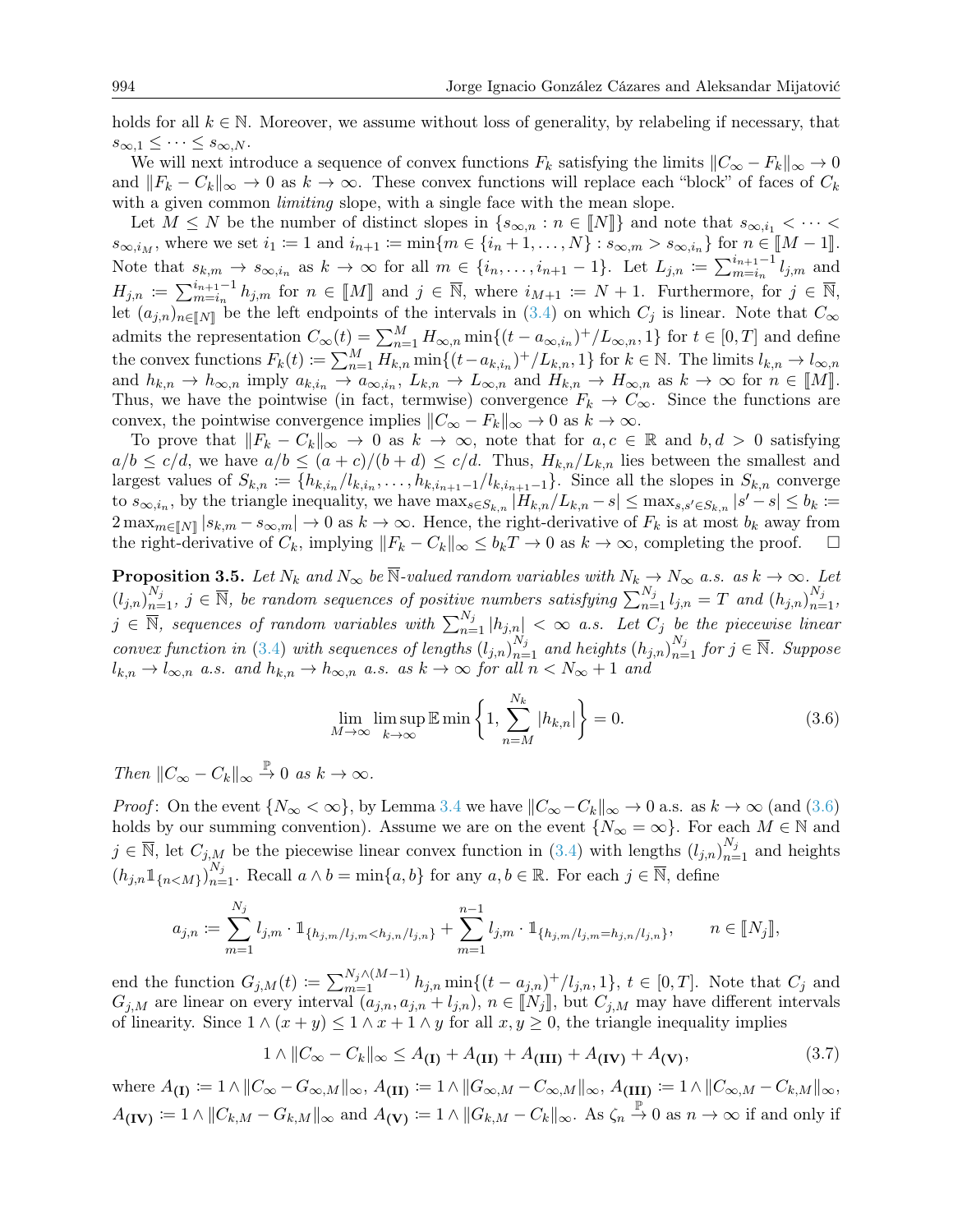$\mathbb{E}[1 \wedge |\zeta_n|] \to 0$ , it suffices to prove that the expectation of each of the terms in [\(3.7\)](#page-11-2) converges to 0 as we take  $\limsup_{k\to\infty}$  and then  $M\to\infty$ .

(I)&(V). By construction of  $C_j$  and  $G_{j,M}$  we have  $||C_j - G_{j,M}||_{\infty} \le \sum_{n=M}^{N_j} |h_{j,n}|$  for all  $j \in \overline{\mathbb{N}}$ . Thus,  $||C_{\infty} - G_{\infty,M}||_{\infty} \to 0$  a.s. and hence  $\mathbb{E}A_{(I)} = \mathbb{E}[1 \wedge ||C_{\infty} - G_{\infty,M}||_{\infty}] \to 0$  as  $M \to \infty$ . Moreover, by assumption in  $(3.6)$ , we have

$$
\limsup_{k \to \infty} \mathbb{E} A_{(\mathbf{V})} = \limsup_{k \to \infty} \mathbb{E}[1 \wedge \|C_k - G_{k,M}\|_{\infty}] \le \limsup_{k \to \infty} \mathbb{E} \min \left\{1, \sum_{n=M}^{N_k} |h_{k,n}|\right\} \xrightarrow[M \to \infty]{} 0.
$$

(III). For all  $j \in \overline{\mathbb{N}}$ , the faces of  $C_{j,M}$  corresponding to  $n \in [N_j] \setminus [M-1]$  are horizontal. By convexity, we may assume they lie next to each other in the graph of  $C_{j,M}$ . Merging all the lengths  $l_{j,n}, n \in \llbracket N_j \rrbracket \setminus \llbracket M-1 \rrbracket$ , yields a representation of  $C_{j,M}$  with  $N_j \wedge M$  faces. Fix  $M \in \mathbb{N}$ . Lemma [3.4](#page-10-0) yields  $||C_{\infty,M} - C_{k,M}||_{\infty} \to 0$  a.s. and thus  $\mathbb{E}A_{(III)} = \mathbb{E}[1 \wedge ||C_{\infty,M} - C_{k,M}||_{\infty}] \to 0$  as  $k \to \infty$ .

(II)&(IV). The idea is to apply [\(3.5\)](#page-9-2) in Lemma [3.3\(](#page-9-1)b) to bound  $||C_{j,M} - G_{j,M}||_{\infty}$ , with  $F_{l,h}$ ,  $G_{l,h,h'}$  and  $F_{l,h'}$  in Lemma [3.3\(](#page-9-1)b) given by  $C_{j,M}$ ,  $G_{j,M}$  and  $F_{j,M}$ , respectively. The piecewise linear convex function  $F_{j,M}$ , which shares the intervals of linearity with those of  $G_{j,M}$ , is yet to be defined.

Note that  $G_{j,M}$  possesses a piecewise linear representation with at most 2M faces. Indeed,  $G_{j,M}$  is linear on  $(a_{j,n}, a_{j,n}+l_n)$ ,  $n \in \llbracket N_j \wedge (M-1) \rrbracket$ , and the complement  $(0,T) \setminus \bigcup_{n=1}^{N_j \wedge (M-1)} [a_{j,n}, a_{j,n}+l_{j,n}]$ is a disjoint union of  $M_j \leq M+1$  open intervals, say  $(a'_{j,n}, a'_{j,n} + l'_{j,n}), n \in [\![M_j]\!]$ . For each  $n \in [\![M_j]\!]$ define the height  $h'_{j,n} := \sum_{m \in S_{j,n}} h_{j,m}$ , where  $S_{j,n} := \{ m \in \llbracket N_j \rrbracket \setminus \llbracket M-1 \rrbracket : a_{j,m} \in (a'_{j,n}, a'_{j,n}+l'_{j,n}) \}$ . Put differently, the height  $h'_{j,n}$  equals the sum of all the heights of the faces of  $C_j$  that lie above the interval  $[a'_{j,n}, a'_{j,n} + l'_{j,n}]$ . For any  $j \in \overline{\mathbb{N}}$ , define the function

<span id="page-12-0"></span>
$$
F_{j,M}(t) := \sum_{n=1}^{N_j \wedge (M-1)} h_{j,n} \min\{(t-a_{j,n})^+ / l_{j,n}, 1\} + \sum_{n=1}^{M_j} h'_{j,n} \min\{(t-a'_{j,n})^+ / l'_{j,n}, 1\}, \quad t \in [0, T].
$$
 (3.8)

We will show that  $F_{j,M}$  is convex. It suffices to prove that the consecutive slopes of  $F_{j,M}$  on adjacent intervals of linearity increase. If the consecutive intervals are  $(a_{j,m}, a_{j,m} + l_{j,m})$  and  $(a_{j,n}, a_{j,n} + l_{j,n})$  (i.e. they come from the first sum in [\(3.8\)](#page-12-0)), then by construction the intervals must be adjacent with the same slopes in the convex function  $C_j$ , implying the corresponding slopes satisfy the correct ordering. Assume the consecutive intervals are  $(a_{j,m}, a_{j,m} + l_{j,m})$  and  $(a'_{j,n}, a'_{j,n} + l'_{j,n})$  (i.e. the first interval comes from first sum and the second interval comes from the second sum in [\(3.8\)](#page-12-0)). Suppose  $a_{j,m} = a'_{j,n} + l'_{j,n}$  and note that, for  $a, c \in \mathbb{R}$  and  $b, d > 0$ with  $a/b \leq c/d$  we have  $a/b \leq (a+c)/(b+d) \leq c/d$ . Thus, by definition of  $h'_{j,n}$ , we have  $h'_{j,n}/l'_{j,n} \le \sup_{i \in S_{j,n}} h_{j,i}/l_{j,i} \le h_{j,m}/l_{j,m}$ , where the last inequality holds because  $a_{j,m} = a'_{j,n} + l'_{j,n}$ and  $C_j$  is convex. The case  $a'_{j,n} = a_{j,m} + l_{j,n}$  is analogous since the slope  $h'_{j,n}/l'_{j,n}$  is a mean of slopes at least as large as  $h_{j,m}/l_{j,m}$ , implying the convexity of  $F_{j,M}$ .

Define  $l = (l_{j,1}, \ldots, l_{j,N_j \wedge (M-1)}, l'_{j,1}, \ldots, l'_{j,M_j}), h = (h_{j,1}, \ldots, h_{j,N_j \wedge (M-1)}, h'_{j,1}, \ldots, h'_{j,M_j})$  and  $h' = (h_{j,1}, \ldots, h_{j,N_j \wedge (M-1)}, 0, \ldots, 0)$ . Note that the corresponding functions  $F_{l,h}, F_{l,h'}$  and  $G_{l,h,h'}$ in [\(3.4\)](#page-9-0) equal  $F_{j,M}$ ,  $C_{j,M}$  and  $G_{j,M}$ , so [\(3.5\)](#page-9-2) implies the inequality

$$
||G_{j,M} - C_{j,M}||_{\infty} \le ||G_{j,M} - F_{j,M}||_{\infty} + ||F_{j,M} - C_{j,M}||_{\infty} \le 2\sum_{m=1}^{M_j} |h'_{j,m}| \le 2\sum_{n=M}^{N_j} |h_{j,n}|.
$$

Thus,  $||G_{\infty,M} - C_{\infty,M}||_{\infty} \to 0$  a.s. and hence  $\mathbb{E}A_{(II)} = \mathbb{E}[1 \wedge ||C_{\infty} - G_{\infty,M}||_{\infty}] \to 0$  as  $M \to \infty$ . Moreover, by assumption in  $(3.6)$ , we have

$$
\limsup_{k \to \infty} \mathbb{E} A_{(IV)} = \limsup_{k \to \infty} \mathbb{E} [1 \wedge ||G_{k,M} - C_{k,M}||_{\infty}] \le 2 \limsup_{k \to \infty} \mathbb{E} \min \left\{ 1, \sum_{n=M}^{N_k} |h_{k,n}| \right\} \xrightarrow[M \to \infty]{} 0. \quad \Box
$$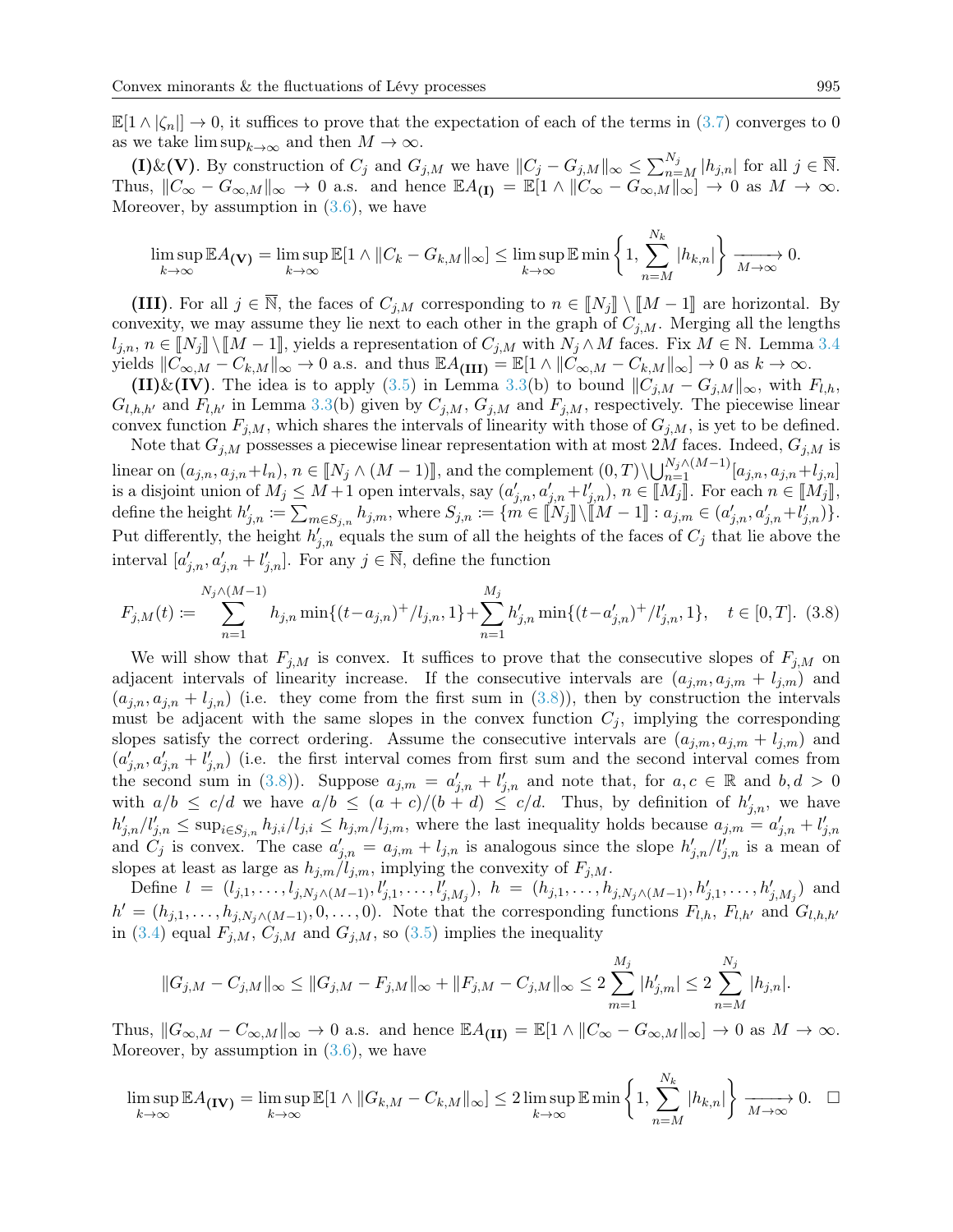<span id="page-13-0"></span>3.3. The convex minorant of random walks. Let a function  $f : [0, T] \to \mathbb{R}$  satisfy  $f(0) = 0$ . Given parameters  $0 \leq g \leq u \leq d \leq T$ , the 3214 transformation, introduced in [Abramson and Pitman](#page-16-7)  $(2011)$ , is defined by

$$
\Theta_{g,u,d}f(t) = \begin{cases} f(u+t) - f(u), & 0 \le t \le d-u, \\ f(d) - f(u) + f(g+t - (d-u)) - f(g), & d-u < t \le d-g, \\ f(d) - f(t - (d-g)), & d-g < t \le d, \\ f(t), & d < t. \end{cases}
$$

The 3214 transformation reorders the segments of the graph of  $f$  as follows: the segments (I)  $[0, q]$ , (II)  $[q, u]$ , (III)  $[u, d]$  and (IV)  $[d, T]$  are moved to (III)  $[0, d - u]$ , (II)  $[d - u, d - q]$ , (I)  $[d-g, d]$  and (IV)  $[d, T]$ , respectively (see also Figure [3.2](#page-14-0) below). This transformation possesses the following remarkable property when applied to continuous piecewise linear functions with a given set of increments.

<span id="page-13-2"></span>**Proposition 3.6** [\(Abramson and Pitman,](#page-16-7) [2011,](#page-16-7) Thm 1). Fix  $n \in \mathbb{N}$  and let  $x_1, \ldots, x_n$  be real numbers, such that no two subsets have the same mean. Let  $\lfloor y \rfloor := \max\{m \in \mathbb{Z} : m \leq y\}, y \in \mathbb{R},$ and  $\pi : \llbracket n \rrbracket \to \llbracket n \rrbracket$  be a uniform random permutation. Define the piecewise linear random function  $R = (R(t))_{t \in [0,T]}$  by  $R(T) := \sum_{k=1}^{n} x_k$  and

<span id="page-13-3"></span>
$$
R(t) := \left( nt/T - \lfloor nt/T \rfloor \right) x_{\pi(\lfloor nt/T \rfloor + 1)} + \sum_{k=1}^{\lfloor nt/T \rfloor} x_{\pi(k)}, \qquad t \in [0, T). \tag{3.9}
$$

Let  $C_T^R$  denote the convex minorant of R and let  $W \sim U(0,T)$  be independent of R. Let  $0 = V_0 <$  $\cdots < V_N = T$  be the sequence of contact points between the piecewise linear functions R and  $C_T^R$ and  $j \in \llbracket N \rrbracket$  the unique index such that  $W \in (V_{j-1}, V_j]$ . Define  $U \coloneqq \llbracket W \eta / T \rrbracket T /n$ ,  $G \coloneqq V_{j-1}$  and  $D \coloneqq V_j$ . Then the 3214 transform with parameters  $(G, U, D)$  satisfies the identity in law

$$
(U, R) \stackrel{d}{=} (D - G, \Theta_{G, U, D} R).
$$

We recall below a proof of Proposition [3.6](#page-13-2) based on a simple argument from [Abramson et al.](#page-16-13) [\(2011\)](#page-16-13).

<span id="page-13-1"></span>**Theorem 3.7.** Let  $x_1, \ldots, x_n$  be arbitrary real numbers and  $\pi : \llbracket n \rrbracket \rightarrow \llbracket n \rrbracket$  a uniform random permutation. Define R by [\(3.9\)](#page-13-3) and let  $(V_k)_{k\in\mathbb{N}}$  be an iid sequence of  $U(0,1)$  random variables independent of  $\pi$ . Define recursively  $L_{n,0} := T$ ,  $L_{n,k} := \lfloor L_{n,k-1}V_kn/T \rfloor T/n$ ,  $\ell_{n,k} := L_{n,k-1} - L_{n,k}$ for  $k \in \mathbb{N}$  and let  $N \leq n$  be the largest integer for which  $\ell_{n,N} > 0$ . Then the convex minorant  $C_T^R$ has the same law as the piecewise linear convex function defined in [\(3.4\)](#page-9-0) with sequences of lengths  $(\ell_{n,k})_{k=1}^N$  and heights  $(R(L_{n,k-1}) - R(L_{n,k}))_{k=1}^N$ .

We stress that in Theorem [3.7,](#page-13-1) the reals  $x_1, \ldots, x_n$  may have multiple subsets with the same mean. Our proof approximates a general sequence by one satisfying the "no ties" assumption of Proposition [3.6](#page-13-2) and applies a convergence result for piecewise linear convex functions from Section [3.2.](#page-8-0) The proof of Theorem [3.7](#page-13-1) in [Abramson and Pitman](#page-16-7) [\(2011\)](#page-16-7) sub-samples the ties, resulting in a more involved statement of the theorem.

*Proof of Theorem [3.7:](#page-13-1)* First assume that no two subsets of the numbers  $x_1, \ldots, x_n$  have the same mean. Let  $\pi$  and  $(G, U, D)$  be as in Proposition [3.6.](#page-13-2) By Proposition [3.6,](#page-13-2) the face decomposition of  $C_T^R$  contains the face with length-height pair  $(D - G, C_T^R(D) - C_T^R(G))$ , which has the same law as  $(U, R(U))$ , and the faces of a copy of  $C_{T-(D-G)}^R$  independent of the first face. Indeed, this copy is in fact the convex minorant of  $\Theta_{G,U,D}R$  on  $[T-(D-G),T]$  and we may apply the same procedure to this copy. Iterating this procedure, we obtain a (finite) sequence of lengths of the faces of  $C_T^R$ ,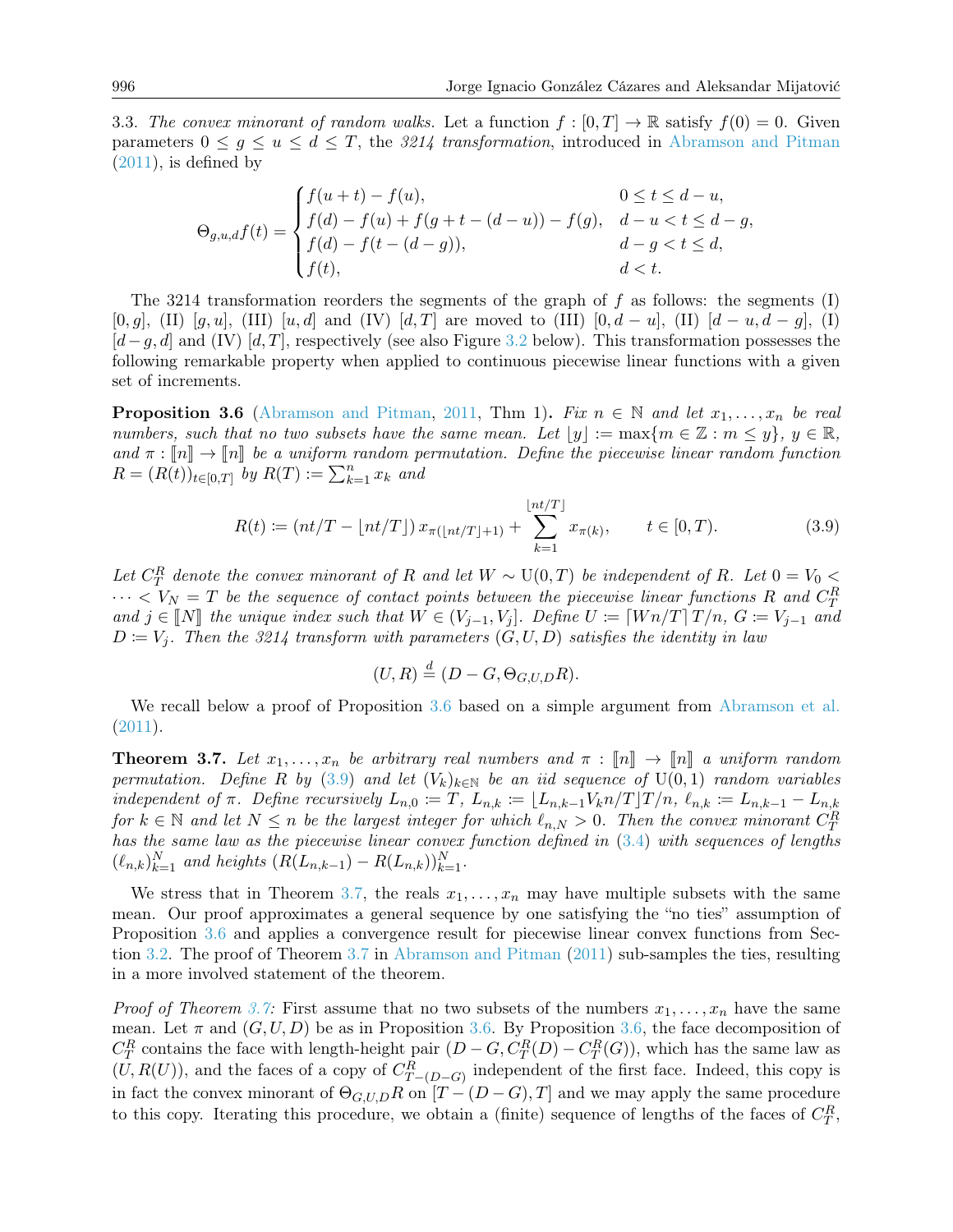which has the same law as the sequence  $(\ell_{k,n})_{k=1}^N$ , and the corresponding heights, which have the same law as  $(R(L_{k-1,n}) - R(L_{k,n}))_{k=1}^N$ , completing the proof in this case.

To prove the general case, we recall that  $||C_T^x - C_T^y||$  $||x||_{\infty} \leq ||x - y||_{\infty}$  for any bounded functions  $x, y : [0, T] \to \mathbb{R}$ . Indeed, this follows from the fact that  $C^x_T - ||x-y||_{\infty}$  is convex and  $C^x_T - ||x-y||_{\infty} \le$  $x - \|x - y\|_{\infty} \leq y$  pointwise. For any  $\varepsilon > 0$  consider real numbers  $x_{1,\varepsilon}, \ldots, x_{n,\varepsilon}$  such that no two subsets have the same mean and  $\sum_{k=1}^{n} |x_k - x_{k,\varepsilon}| \leq \varepsilon$ . Let  $R_{\varepsilon}$  be the corresponding random function in [\(3.9\)](#page-13-3) (with the same permutation  $\pi$ ). Note that  $||C_T^R - C_T^{R_{\varepsilon}}||_{\infty} \le ||R - R_{\varepsilon}||_{\infty} \le \varepsilon \to 0$  as  $\varepsilon \to 0$ . Moreover, by the argument in the previous paragraph,  $C_T^{R_{\varepsilon}}$  has the same law as the piecewise linear convex function  $C_{\varepsilon}$  given by [\(3.4\)](#page-9-0) with lengths  $(\ell_{n,k})_{k=1}^N$  and heights  $(R_{\varepsilon}(L_{n,k-1}) - R_{\varepsilon}(L_{n,k}))_{k=1}^N$ . Let C be the piecewise linear convex function given by  $(3.4)$  with lengths  $(\ell_{n,k})_{k=1}^N$  and heights  $(R(L_{n,k-1}) - R(L_{n,k}))_{k=1}^N$ . Lemma [3.4](#page-10-0) yields  $||C - C_{\varepsilon}||_{\infty} \to 0$  a.s. as  $\varepsilon \to 0$ , implying  $C \stackrel{d}{=} C_T^R$  and completing the proof.  $\Box$ 

The proof of Proposition [3.6](#page-13-2) requires the following lemma.

<span id="page-14-1"></span>**Lemma 3.8.** Let  $x_1, \ldots, x_n$  be real numbers such that no two subsets have the same mean. Then there is a unique  $k^* \in [\![n]\!]$  such that  $\sum_{i=1}^k x_{(k^*+i) \mod n} \geq \frac{k}{n}$ there is a unique  $k^* \in [n]$  such that  $\sum_{i=1}^k x_{(k^*+i) \mod n} \geq \frac{k}{n} \sum_{i=1}^n x_i$  for all  $k \in [n]$ , i.e. the walk with increments  $x_{(k^*+1) \mod n}, \ldots, x_{(k^*+n) \mod n}$  is above the line connecting zero with the endpoint  $\sum_{$  $\sum_{i=1}^n x_i$ .

*Proof*: Define  $s := \sum_{i=1}^n x_i/n$ . If the walk  $k \mapsto \sum_{i=1}^k (x_i - s)$ ,  $k \in [n]$ , attained its minimum at two times  $k_1 < k_2$ , then  $\sum_{i=k_1+1}^{k_2} x_i/(k_2 - k_1) = s$ , contradicting the assumption. It is easily seen that the  $k^*$  in the statement of the lemma is the time at which this walk attains its minimum on  $[n]$ .

*Proof of Proposition [3.6](#page-13-2) [\(Abramson et al.,](#page-16-13) [2011\)](#page-16-13):* Note that, if a random element  $\zeta$  is uniformly distributed in some finite set Z and if the map  $\varphi : \mathcal{Z} \to \mathcal{Z}$  is injective (and thus bijective), then  $\varphi(\zeta)$  is also uniformly distributed on Z. Thus, since  $\pi$  and U are uniform and independent, it is sufficient to show that the transformation  $(u, f) \mapsto (d - g, \Theta_{q,u,d}f)$  is injective.

<span id="page-14-0"></span>

FIGURE 3.2. The pictures show a path of a random walk  $R$  (solid) and its convex minorant  $C_T^R$  (dashed) on  $[0, T]$  on the left and their 3214 transforms on the right. The transform is associated to some  $u \in (0, T)$  and the endpoints  $\{g, d\}$  of the maximal face of  $C_T^R$  containing u.

Assume without loss of generality that  $T = n$ . To prove the injectivity, it suffices to describe the inverse transformation. Given  $d-g$ , and  $\tilde{f} := \Theta_{g,u,d} f$ , note that  $d - u$  is the unique time in Lemma [3.8](#page-14-1) for the increments of  $\tilde{f}$  over the set  $[[d-g]]$ , see Figure [3.2.](#page-14-0) Consider the convex minorant of f on the interval  $[d - g, T]$  and note that d is the right end of the last face whose slope is less than  $\tilde{f}(d-g)/(d-g)$ . Thus we may identify d, u and g and then invert the 3214 transform to recover f. This shows that  $(u, f) \mapsto (d - g, \Theta_{g,u,d}f)$  is injective, completing the proof.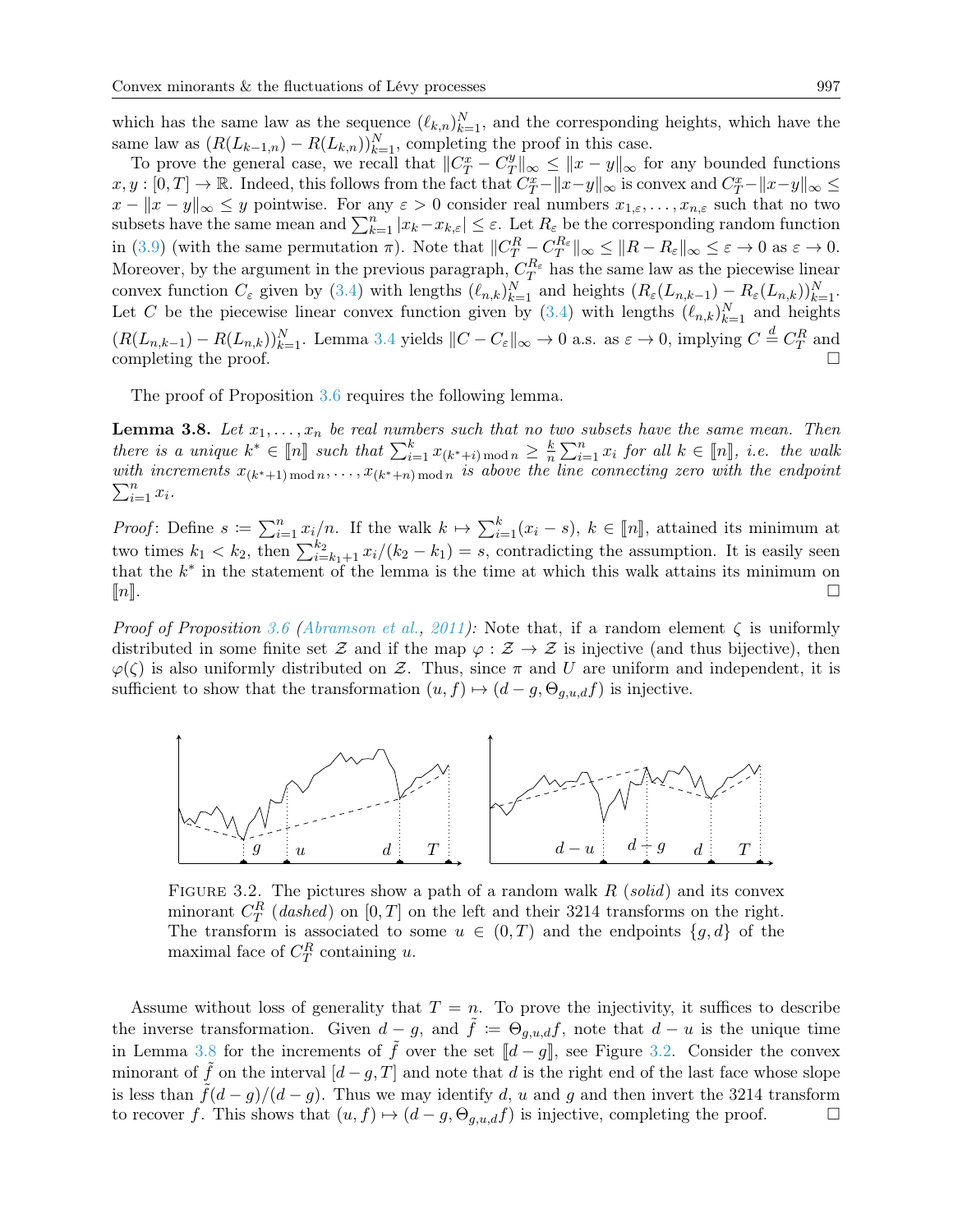<span id="page-15-1"></span>3.4. Proof of Theorem [3.1.](#page-7-0) Step 1. Let  $C_k$  be the largest convex function on  $[0, T]$  that is smaller than X pointwise on the set  $D_k := \{T n/2^k : n \in \{0, 1, ..., 2^k\}\}\.$  Since  $D_k \subset D_{k+1}$ , we have  $C_k(t) \geq C_{k+1}(t)$  for all  $t \in [0,T]$ . Moreover, the limit  $C_\infty := \lim_{k \to \infty} C_k$  is clearly convex and smaller than X pointwise on the dense set  $\bigcup_{k\in\mathbb{N}} D_k$  in [0, T]. As X is càdlàg,  $C_{\infty}$  is pointwise smaller than X on  $[0, T]$ , implying  $\widetilde{C}_{\infty} \leq C_T^X$ . Since  $C_T^X$  is convex and smaller than X on  $D_k$ , the maximality of  $\widetilde{C}_k$  yields  $\widetilde{C}_k \geq C_T^X$  for all  $k \in \mathbb{N}$ , implying  $\widetilde{C}_\infty \geq C_T^X$  and thus  $\widetilde{C}_\infty = C_T^X$ .

**Step 2.** Let  $U_1, U_2, \ldots$  be an iid sequence of  $U(0, 1)$  random variables independent of X. Let  $L_0 := T, L_n := U_n L_{n-1}, \ell_n := L_{n-1} - L_n$  and  $\xi_n := X_{L_{n-1}} - X_{L_n}$  for  $n \in \mathbb{N}$ . For each  $k \in \mathbb{N}$ , define  $L_{k,0} := T$ ,  $L_{k,n} := \left\lfloor L_{k,n-1}U_n 2^k / T \right\rfloor T/2^k$ ,  $\ell_{k,n} := L_{k,n-1} - L_{k,n}$  and  $\xi_{k,n} := X_{L_{k,n-1}} - X_{L_{k,n}}$ for  $n \in \mathbb{N}$ . Let  $N_k$  be the largest natural number for which  $\ell_{k,N_k} > 0$ , so that  $\ell_{k,n}$ ,  $L_{k,n}$  and  $\xi_{k,n}$  are all zero for all  $n > N_k$ . For each  $k \in \mathbb{N}$ , let  $C_k$  (resp.  $C_{\infty}$ ) be the piecewise linear convex function given in [\(3.4\)](#page-9-0) with lengths  $(\ell_{k,n})_{n=1}^{N_k}$  (resp.  $(\ell_n)_{n=1}^{\infty}$ ) and heights  $(\xi_{k,n})_{n=1}^{N_k}$  (resp.  $(\xi_n)_{n=1}^{\infty}$ ). Next we show that  $||C_k - C_\infty||_\infty \overset{\mathbb{P}}{\to} 0$  as  $k \to \infty$ . Since X has càdlàg paths with countably many jumps,  $L_n$ has a density for every  $n \in \mathbb{N}$  and  $L_{k,n} \to L_n$  a.s. as  $k \to \infty$ , we have  $\xi_{k,n} \to \xi_n$  a.s. as  $k \to \infty$  for all  $n \in \mathbb{N}$ . Thus, by Proposition [3.5,](#page-11-0) it suffices to prove that  $\lim_{M\to\infty} \limsup_{k\to\infty} \mathbb{E}[1 \wedge P_{k,M}] = 0$ , where  $P_{k,M} \coloneqq \sum_{n=M}^{N_k} |\xi_{k_m,n}|.$ 

Theorem [3.7](#page-13-1) implies that  $C_k \stackrel{d}{=} \widetilde{C}_k$ . Let  $R_k$  be the continuous piecewise linear function connecting the skeleton of  $X$  on  $D_k$  with line segments. Since the minimum and the final value of the convex minorant  $C_R^{R_k} = \widetilde{C}_k$  agree with the corresponding functionals of  $R_k$ , the total variation  $\sum_{n=1}^{N_k} |\xi_{k,n}|$ of  $C_k$  has the same distribution as  $X_T - 2 \min_{t \in D_k} X_t$ . Moreover, by the independence and the definition of  $(L_{k,n})_{n\in\mathbb{N}}$ , it is easily seen that  $P_{k,M} = \sum_{n=M+1}^{N_k} |\xi_{k,n}| \stackrel{d}{=} X_{L_{k,M}} - 2 \min_{t \in D_k} \log I_{k,M}$ By the inequality  $L_{k,M} \leq L_M$ , we have

$$
X_{L_{k,M}} - 2 \min_{t \in D_k \cap [0, L_{k,M}]} X_t \leq X_{L_{k,M}} - 2 \underline{X}_{L_{k,M}} \leq \overline{X}_{L_M} - 2 \underline{X}_{L_M}.
$$

Since  $L_M \to 0$  a.s. as  $M \to \infty$  and  $\overline{X}_t - 2\underline{X}_t \to 0$  a.s. as  $t \to 0$ , we have  $\overline{X}_{L_M} - 2\underline{X}_{L_M} \to 0$  a.s. as  $M \to \infty$ , implying

$$
\limsup_{k \to \infty} \mathbb{E}[1 \wedge P_{k,M}] \leq \mathbb{E}[1 \wedge (\overline{X}_{L_M} - 2\underline{X}_{L_M})] \xrightarrow[M \to \infty]{} 0.
$$

**Step 3.** Recall that, by Theorem [3.7,](#page-13-1) we have  $C_k \stackrel{d}{=} \widetilde{C}_k$ . Since the limits  $||C_k - C_{\infty}||_{\infty} \stackrel{\mathbb{P}}{\rightarrow} 0$  and  $\|\widetilde{C}_k - C_T^X\|_{\infty} \to 0$  hold a.s. as  $k \to \infty$ , we conclude that  $C_{\infty} \stackrel{d}{=} C_T^X$ , implying Theorem [3.1.](#page-7-0)

#### <span id="page-15-0"></span>Appendix A. Sticks on an exponential interval are a Poisson point processes

For  $n \geq 2$ , the Dirichlet law on the simplex  $\{(x_1, \ldots, x_n) \in (0,1]^n : \sum_{i=1}^n x_i = 1\}$  with parameters  $\theta_i > 0$  has a density proportional to  $(x_1, \ldots, x_n) \mapsto \prod_{i=1}^n x_i^{\theta_i - 1}$ . D is a Dirichlet random measure on  $(0, 1]$  if for any  $0 = t_0 < t_1 < \ldots < t_n = 1$ , the random vector  $(D((t_0, t_1]), \ldots, D((t_{n-1}, t_n]))$ follows the Dirichlet law with parameters  $(t_i - t_{i-1})$ . Let  $(U_n)_{n \in \mathbb{N}}$  and  $(V_n)_{n \in \mathbb{N}}$  be independent iid  $U(0, 1)$  sequences, independent of a Dirichlet random measure  $D_0$  on  $(0, 1]$ . Elementary calculations imply that  $D_1 := (1 - V_1)\delta_{U_1} + V_1 D_0 \stackrel{d}{=} D_0$  and hence  $D_n := (1 - V_n)\delta_{U_n} + V_n D_{n-1} \stackrel{d}{=} D_0$  for all  $n \in \mathbb{N}$ . Since  $D_n$  converges to  $D_{\infty} := \sum_{n \in \mathbb{N}} \ell_n \delta_{U_n}$  in total variation, where  $\ell_n := (1 - V_n) \prod_{k=1}^{n-1} V_k$ is a uniform stick-breaking process on [0,1], we have  $D_0 \stackrel{d}{=} D_{\infty}$ . Moreover, by construction we have  $\sum_{n\in\mathbb{N}}(\ell_n^{(\theta)}/T_{\theta})\delta_{U_n}\stackrel{d}{=}D_{\infty}$ , where  $(\ell_n^{(\theta)})_{n\in\mathbb{N}}$  is a stick-breaking process on an independent exponential time horizon  $T_{\theta} \sim \text{Exp}(\theta)$ .

Let G be a gamma subordinator (i.e.  $G_t$  has density proportional to  $s \mapsto s^{t-1}e^{-\theta s}$ ). The jump of G at  $t > 0$ ,  $\Delta G_t := G_t - \lim_{s \uparrow t} G_s$ , is zero for all but countably many t, making  $D' :=$